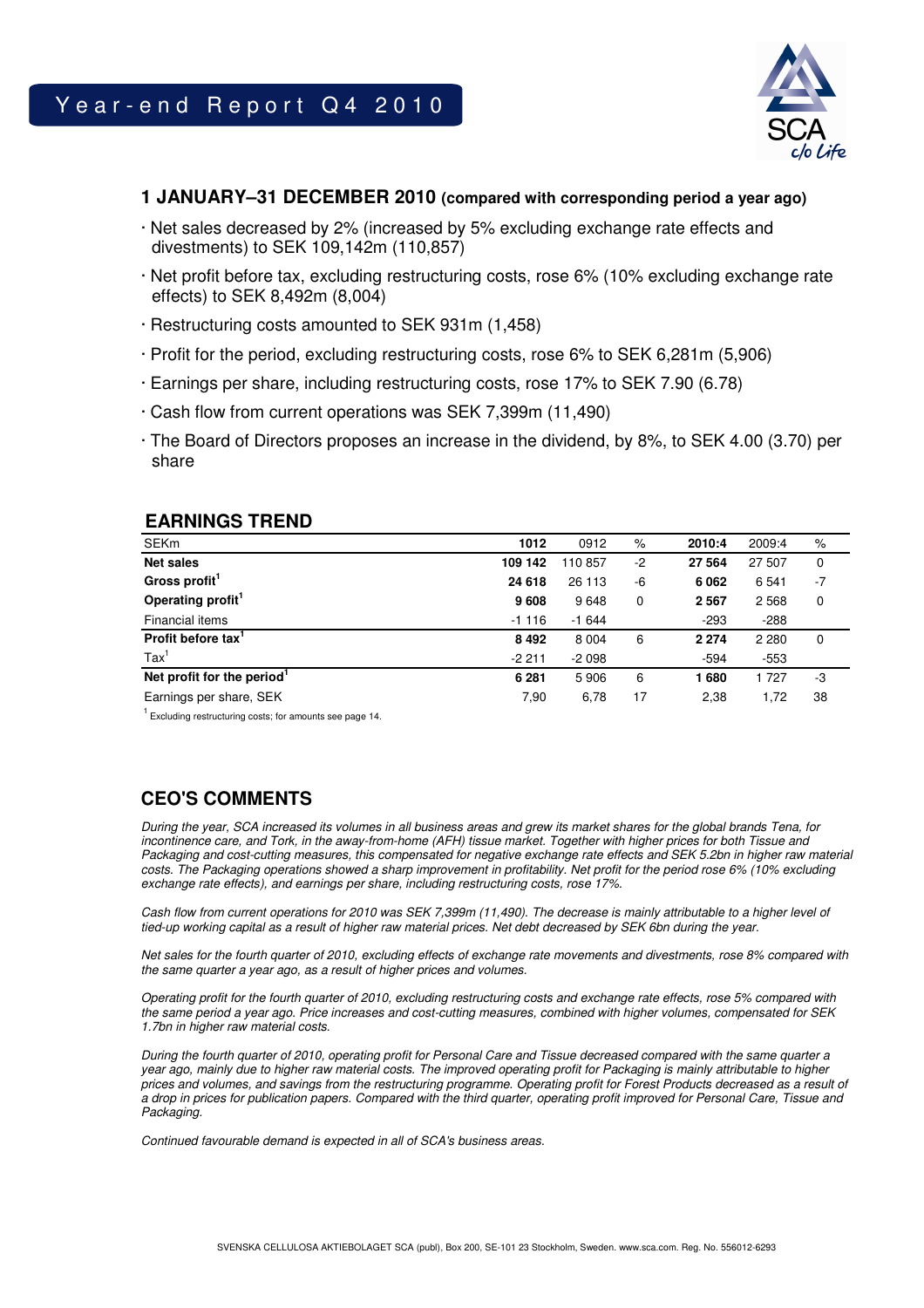



# **EARNINGS TREND FOR THE GROUP**

| <b>SEKm</b>                                             | 1012     | 0912     | %           | 2010:4   | 2009:4   | $\%$        |
|---------------------------------------------------------|----------|----------|-------------|----------|----------|-------------|
| <b>Net sales</b>                                        | 109 142  | 110857   | $-2$        | 27 564   | 27 507   | $\Omega$    |
| Cost of goods sold                                      | $-84524$ | $-84744$ |             | $-21502$ | $-20966$ |             |
| Gross profit <sup>1</sup>                               | 24 618   | 26 113   | -6          | 6 0 62   | 6 5 4 1  | $-7$        |
| Sales, general and administration                       | $-15010$ | $-16465$ |             | $-3495$  | $-3973$  |             |
| Operating profit <sup>1</sup>                           | 9608     | 9648     | 0           | 2 567    | 2 5 6 8  | 0           |
| Financial items                                         | $-1116$  | $-1644$  |             | $-293$   | $-288$   |             |
| Profit before tax <sup>1</sup>                          | 8 4 9 2  | 8 0 0 4  | 6           | 2 2 7 4  | 2 2 8 0  | $\Omega$    |
| $\text{Tax}^1$                                          | $-2211$  | $-2098$  |             | $-594$   | $-553$   |             |
| Net profit for the period <sup>1</sup>                  | 6 2 8 1  | 5906     | 6           | 1680     | 1 727    | -3          |
| Excluding restructuring costs; for amounts see page 14. |          |          |             |          |          |             |
| Earnings per share, SEK - owners of the parent          |          |          |             |          |          |             |
| - after dilution effects                                | 7,90     | 6,78     | 17          | 2,38     | 1,72     | 38          |
| Margins (%)                                             |          |          |             |          |          |             |
| Gross margin                                            | 22,6     | 23,6     |             | 22,0     | 23,8     |             |
| Operating margin <sup>1</sup>                           | 8,8      | 8,7      |             | 9,3      | 9,3      |             |
| Financial net margin                                    | $-1,0$   | $-1,5$   |             | $-1,1$   | $-1,0$   |             |
| Profit margin <sup>1</sup>                              | 7,8      | 7,2      |             | 8,2      | 8,3      |             |
| $\text{Tax}^1$                                          | $-2,0$   | $-1,9$   |             | $-2,2$   | $-2,0$   |             |
| Net margin <sup>1</sup>                                 | 5.8      | 5,3      |             | 6,0      | 6,3      |             |
| <sup>1</sup> Excluding restructuring costs.             |          |          |             |          |          |             |
| <b>OPERATING PROFIT PER BUSINESS AREA</b>               |          |          |             |          |          |             |
| <b>SEKm</b>                                             | 1012     | 0912     | $\%$        | 2010:4   | 2009:4   | $\%$        |
| <b>Personal Care</b>                                    | 2922     | 3 2 3 5  | $-10$       | 735      | 901      | $-18$       |
| Tissue                                                  | 3 0 4 1  | 3946     | $-23$       | 787      | 965      | $-18$       |
| Packaging                                               | 1577     | 413      | 282         | 567      | 149      | 281         |
| <b>Forest Products</b>                                  | 2 4 5 5  | 2 5 0 3  | $-2$        | 592      | 661      | $-10$       |
| - Publication papers                                    | $-88$    | 1 2 5 3  | n/a         | $-11$    | 251      | n/a         |
| - Pulp, timber and solid-wood products                  | 2 5 4 3  | 1 250    | 103         | 603      | 410      | 47          |
| Other                                                   | $-387$   | $-449$   |             | $-114$   | $-108$   |             |
| Total <sup>1</sup>                                      | 9608     | 9648     | $\mathbf 0$ | 2 5 6 7  | 2568     | $\mathbf 0$ |
| Excluding restructuring costs.                          |          |          |             |          |          |             |

**1012**

Tissue 30%

Personal Care 29%

# **OPERATING CASH FLOW PER BUSINESS AREA**

| <b>SEKm</b>            | 1012    | 0912    | %   | 2010:4 | 2009:4 | %     |
|------------------------|---------|---------|-----|--------|--------|-------|
| Personal Care          | 3 2 3 0 | 4 4 3 6 | -27 | 975    | 084    | $-10$ |
| Tissue                 | 4 0 3 3 | 5979    | -33 | 208    | 256    | -4    |
| Packaging              | 168     | 864     | 35  | 483    | 451    |       |
| <b>Forest Products</b> | 860     | 3 3 0 5 | -44 | 347    | 861    | $-60$ |
| Other                  | $-536$  | $-451$  |     | $-157$ | $-214$ |       |
| <b>Total</b>           | 9755    | 14 133  | -31 | 2856   | 3438   | $-17$ |

SVENSKA CELLULOSA AKTIEBOLAGET SCA (publ), Box 200, SE-101 23 Stockholm, Sweden. www.sca.com. Reg. No. 556012-6293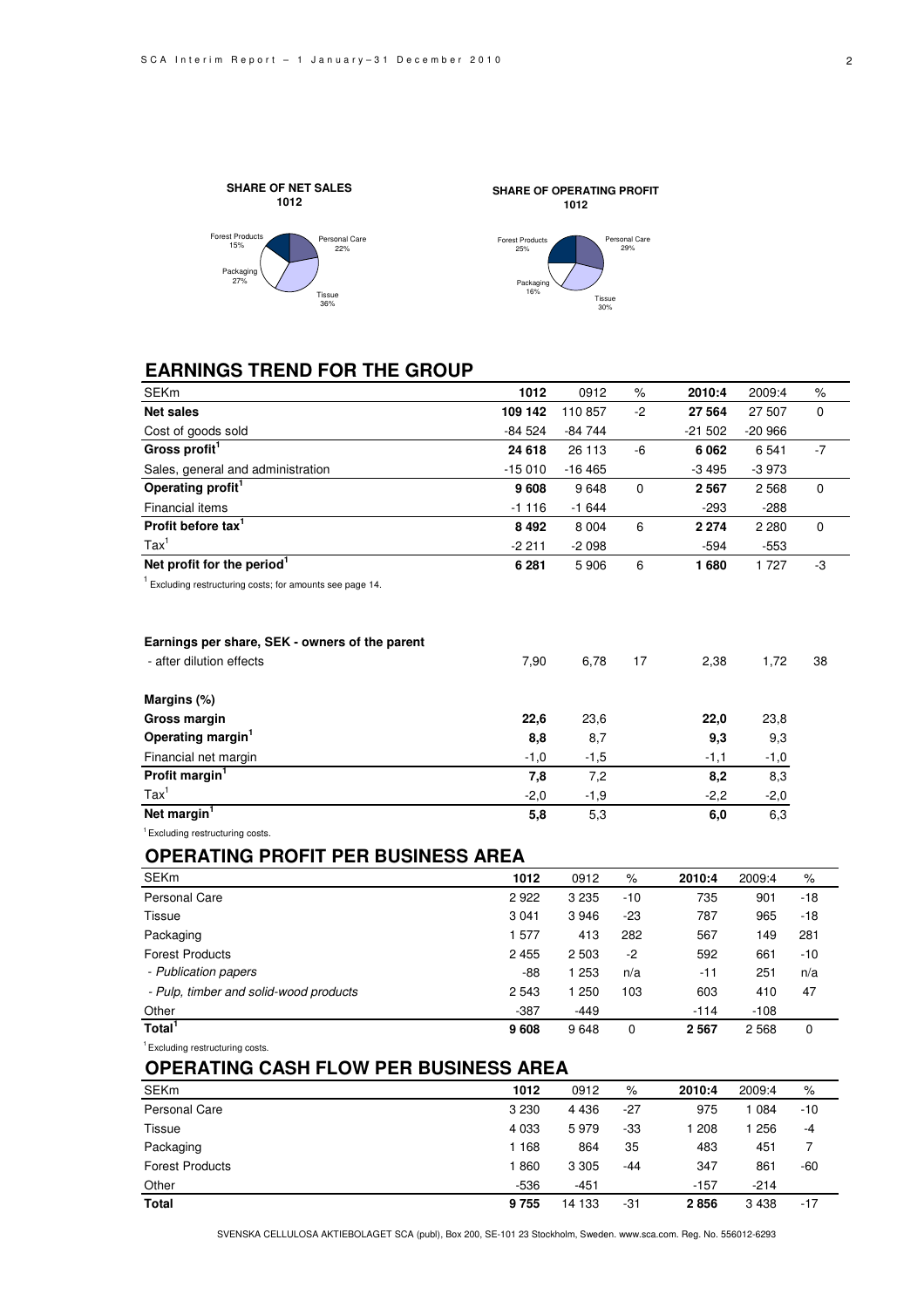# **GROUP**

### **MARKET/EXTERNAL ENVIRONMENT**

The global economy underwent a gradual recovery in 2010. Demand thereby improved gradually during the year in all of SCA's business areas.

The European market for incontinence care products showed favourable growth, especially in Eastern Europe. Growth in the US healthcare sector was sluggish as a result of weak economic growth and public sector cost-cutting programmes. The US retail sector showed stable growth, however.

In Europe, demand for tissue in the away-from-home (AFH) market rose in pace with the economic recovery, while demand was stable for consumer tissue. In North America, demand for AFH tissue was stable. Prices rose gradually during the second half of the year.

Demand for corrugated board in Western Europe rose in pace with the economic upswing and rising industrial production, and was up 5% through November. Prices for both liner and corrugated board rose gradually during the year.

Demand in Europe for magazine paper rose 6% in 2010, while demand for newsprint rose 2% during the same period.

Prices for recycled fibre and pulp were considerably higher in 2010 than in 2009.

### **SALES AND EARNINGS**

#### **January–December 2010 compared with corresponding period a year ago**

Net sales decreased by 2% (increased by 5% excluding exchange rate effects and divestments) to SEK 109,142m (110,857). Higher volumes and prices increased sales by 3% and 2%, respectively. Sales decreased by 1% as a result of closed and divested operations, of which the divested Asian packaging operation accounted for the largest part.

Operating profit excluding restructuring costs was level with the preceding year (increased by 4% excluding exchange rate effects) and amounted to SEK 9,608m (9,648). Higher prices and volumes along with cost savings and lower energy costs increased profit. Sharply higher raw material costs and exchange rate effects reduced profit.

Restructuring costs totalled SEK 931m (1,458) and include SEK 246m (1,458) for the restructuring project in Packaging. Restructuring costs also include SEK 622m for the efficiency-improvement projects begun during the year in the European baby diaper operations and SEK 63m for the efficiency-improvement project in Forest Products.

Financial items decreased to SEK -1,116m (-1,644). The decrease is attributable to lower interest rates and lower average net debt. Profit before tax, excluding restructuring costs, increased by 6% (10% excluding exchange rate effects) to SEK 8,492m (8,004). The tax expense excluding the effect of restructuring costs was SEK 2,211m (2,098).

Profit for the period, excluding restructuring costs of SEK 689m after tax, improved by 6% (10% excluding exchange rate effects) to SEK 6,281m (5,906). Earnings per share, including restructuring costs, rose 17% to SEK 7.90 (6.78).

#### **Fourth quarter 2010 compared with fourth quarter 2009**

Net sales were level with the fourth quarter of 2009 (excluding exchange rate effects and divestments, net sales increased by 8%), and totalled SEK 27,564m (27,507). Higher prices and volumes increased sales by 5% and 3%, respectively.

Operating profit excluding restructuring costs was level with the fourth quarter of 2009 (increased by 5% excluding exchange rate effects) and totalled SEK 2,567m (2,568). Higher prices and volumes along with savings from restructuring programmes had a favourable impact on profit. Sharply higher raw material costs had a negative impact on profit.

Profit before tax, excluding restructuring costs, was level with the fourth quarter of 2009 (increased by 5% excluding exchange rate effects) and amounted to SEK 2,274m (2,280).

#### **Net sales**



**Operating profit and margin**



**Profit before tax**



Excluding items affecting comparability



3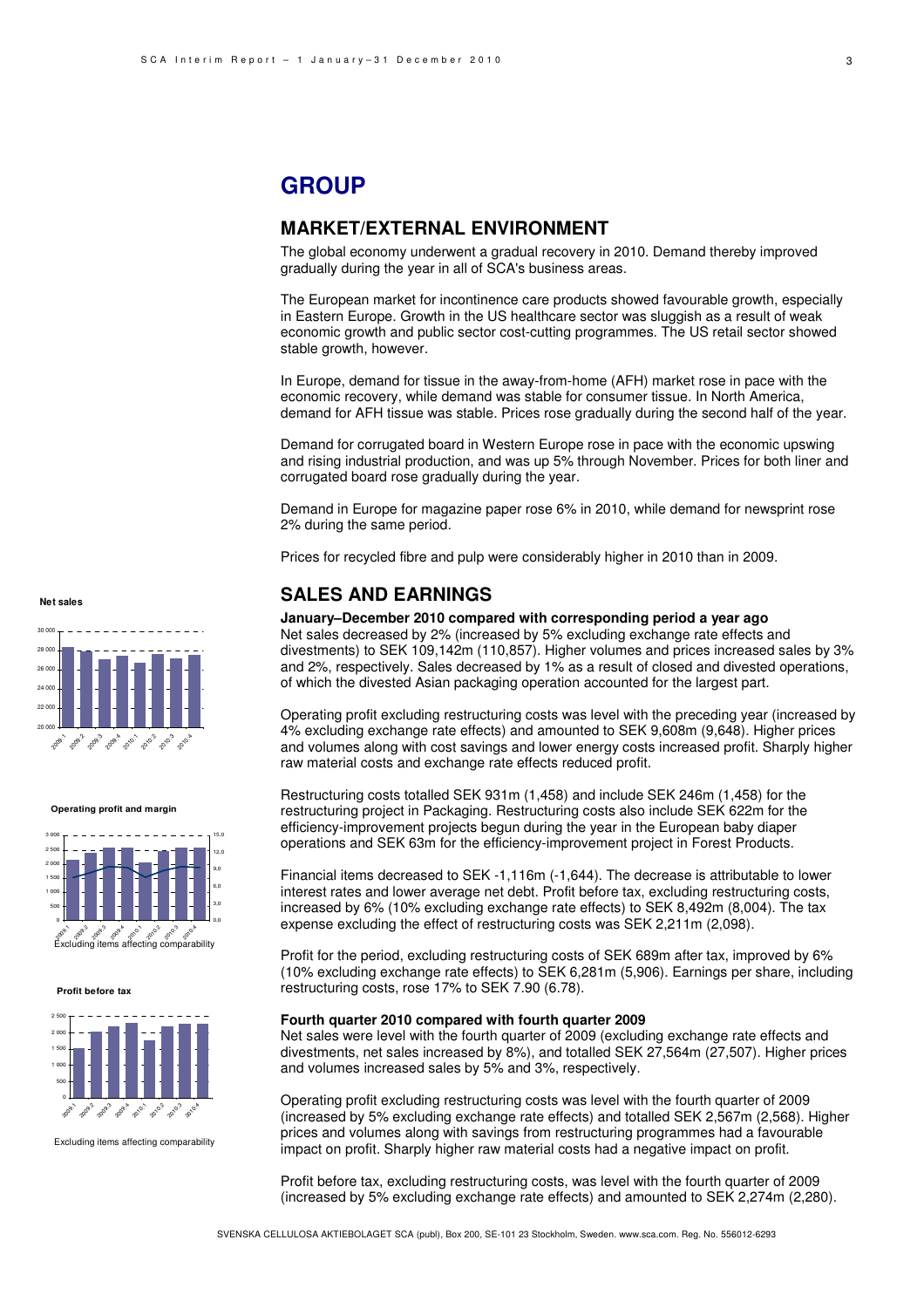Net profit for the period, excluding restructuring costs, was SEK 1,680m (1,727). Earnings per share, including restructuring costs, rose 38% to SEK 2.38 (1.72).

### **CASH FLOW AND FINANCING**

**Cashflow from current operations**



Operating cash surplus amounted to SEK 15,097m (15,733). Working capital increased mainly as a result of higher inventory values resulting from higher raw material prices. The cash flow effect from the change in working capital was SEK -1,042m (3,307). Working capital in proportion to net sales was 8% (7%). Current capital expenditures were lower than in the preceding year and amounted to SEK -3,647m (-4,037). Operating cash flow was lower than a year ago, mainly as a result of changes in working capital, and amounted to SEK 9,755m (14,133).

Financial items decreased to SEK -1,116m (-1,644) as a result of lower interest rates and lower average net debt. Tax payments were higher than a year ago and totalled SEK -1,255m (-1,003). Cash flow from current operations decreased, mainly as a result of the aforementioned change in working capital, to SEK 7,399m (11,490).

Strategic investments amounted to SEK -2,427m (-3,031). Acquisitions and divestments amounted to SEK 804m (24) and pertained mainly to the divestment of the Asian packaging operation. The dividend payout totalled SEK -2,657m (-2,498). Net cash flow was SEK 3,119m (5,985).

Net debt decreased by SEK 6,024m during the year, to SEK 34,406m. Net cash flow reduced net debt by SEK 3,119m, while fair value measurement of pension assets, pension obligations and financial instruments reduced net debt by SEK 695m. Exchange rate movements attributable to the strengthening of the Swedish krona decreased net debt by SEK 2,210m. The debt/equity ratio was 0.51 (0.60 at the beginning of the year). The debt payment capacity improved to 35% (31%).

As per 31 December 2010, SCA had outstanding commercial paper worth SEK 4,199m maturing within 12 months. Unutilised credit facilities amounted to SEK 28,393m, of which long-term facilities amounted to SEK 24,437m. Cash and cash equivalents amounted to SEK 1,866m.

### **EQUITY**

Consolidated equity totalled SEK 67,821m (67,906) at year-end. Net profit for the period increased equity by SEK 5,592m (4,830). The shareholder dividend totalled SEK 2,657m (2,498). Equity increased by SEK 368m after tax through revaluation of the net pension liability to fair value. Fair value measurement of financial instruments increased equity by SEK 691m after tax. Exchange rate movements, including the effect of hedges of net foreign assets, decreased equity by SEK 4,079m.

### **TAX**

A tax expense corresponding to a tax rate of 26% is reported for the year.

### **DIVIDEND**

The Board of Directors proposes an increase in the dividend by 8%, to SEK 4.00 per share (3.70), or SEK 2,809m (2,599). Dividend growth during the last ten-year period thereby amounts to 4.5%. The record date for the right to the dividend has been proposed as Tuesday April 12, 2011.

### **OTHER EVENTS**

#### **Previous quarters 2010**

During the second quarter of 2010 SCA initiated an efficiency improvement project in its European baby diaper operations through a decision to close its Personal Care factory in Linselles, France. The plant closure is planned for mid-2011. Annual savings are estimated at EUR 15m and are expected to be achieved starting with the third quarter of 2011.

The divestment of SCA's Asian packaging operation was completed at the end of the second quarter. The operation was deconsolidated as per the end of April 2010. The selling price was USD 200m and was received in cash on 30 June. The sale gave rise to neither a capital gain nor a capital loss.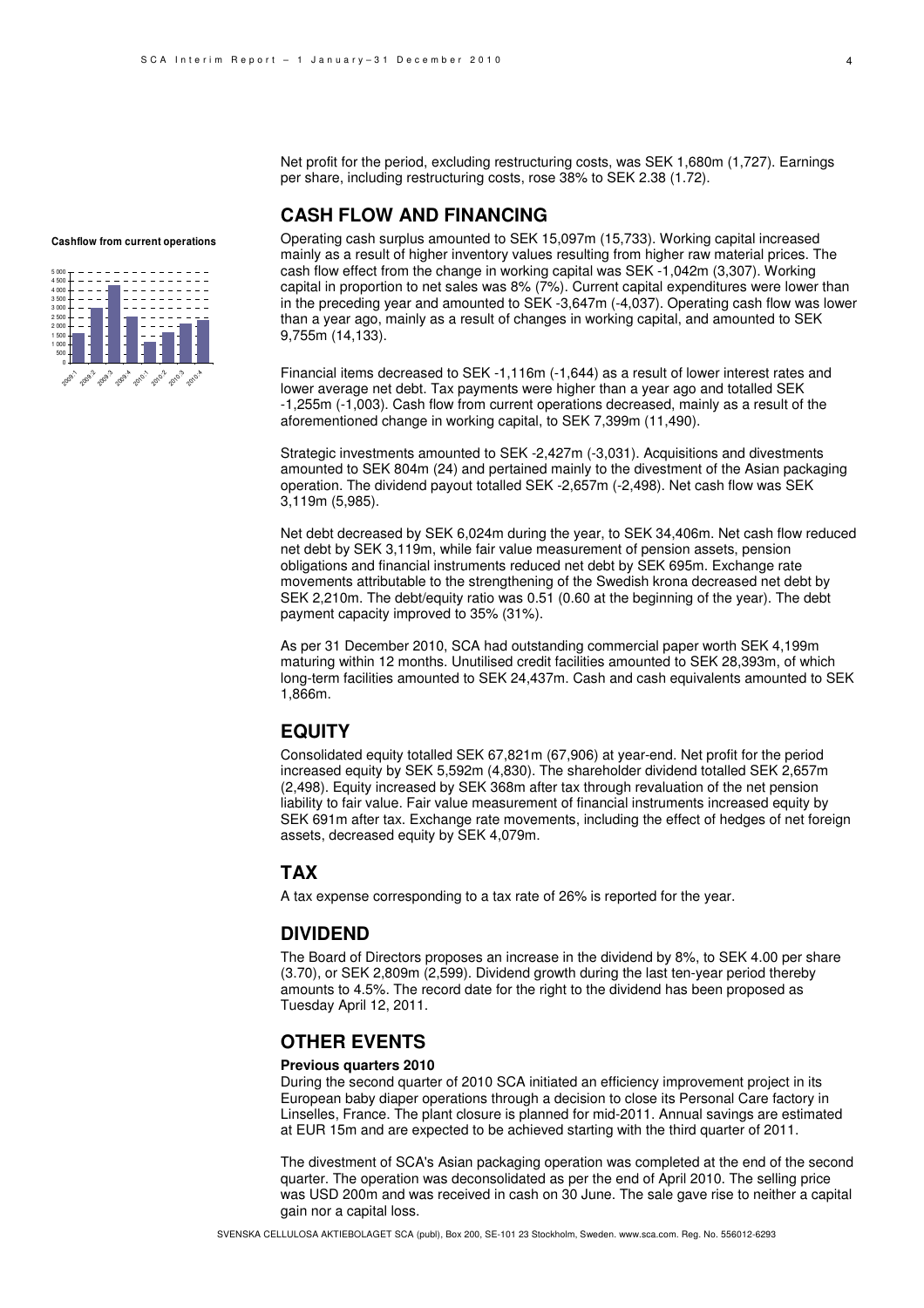Also at the end of the second quarter, a decision was made to proceed with an efficiency improvement project in Forest Products at the Ortviken paper mill in Sweden. Fully completed, the project is estimated to generate annual savings of SEK 45m.

During the second quarter of 2010, Camilla Weiner was named as new Senior Vice President of Corporate Communications, and Kersti Strandqvist was appointed as Senior Vice President of the newly established corporate staff function for Sustainability. Both positions are included in SCA's Corporate Senior Management Team, and both of these persons assumed their respective positions during the third quarter.

During the third quarter, SCA and Persson Invest formed a jointly-owned sawmill company in Sweden, Gällö Timber AB. The company includes three sawmills, of which SCA previously owned one. The company is consolidated in SCA as per 1 July 2010. Gällö Timber AB adds net sales of approximately SEK 500m on a yearly basis to SCA and annual volume of approximately  $230,000 \text{ m}^3$  of solid-wood products.

In August 2010 SCA acquired Copamex's baby diaper operations in Mexico and Central America. The acquisition amount corresponded to approximately USD 50m on a debt-free basis. Copamex manufactures baby diapers sold under the well known brands Dry Kids in the Mexican market and Tessy Babies in Central America. Sales in 2009 totalled approximately USD 60m. The acquired operation is the third largest supplier of baby diapers in the Mexican market. The acquisition was completed following approval by the Mexican competition authorities and is consolidated as from 1 October 2010.

During the third quarter, Standard & Poor's changed SCA's outlook from negative to stable. The current long credit rating is BBB+.

#### **Events after the end of the fourth quarter**

SCA has decided to implement three internal changes in its Corporate Senior Management Team. Christoph Michalski has been appointed as new President of SCA's Global Hygiene Category. He currently holds the position of President of SCA Asia Pacific. Ulf Söderström has been appointed as new President of SCA Asia Pacific. He currently holds the position of Senior Vice President Business Development and Strategy. Robert Sjöström has been appointed as new Senior Vice President Business Development and Strategy. He is currently President of SCA's Global Hygiene Category. The changes will take effect on 31 March 2011. Christoph Michalski, Ulf Söderström and Robert Sjöström will continue to serve as members of the Corporate Senior Management Team and report to the CEO.

After the end of the year SCA carried out a refinancing with a long-term loan facility worth EUR 1,000m.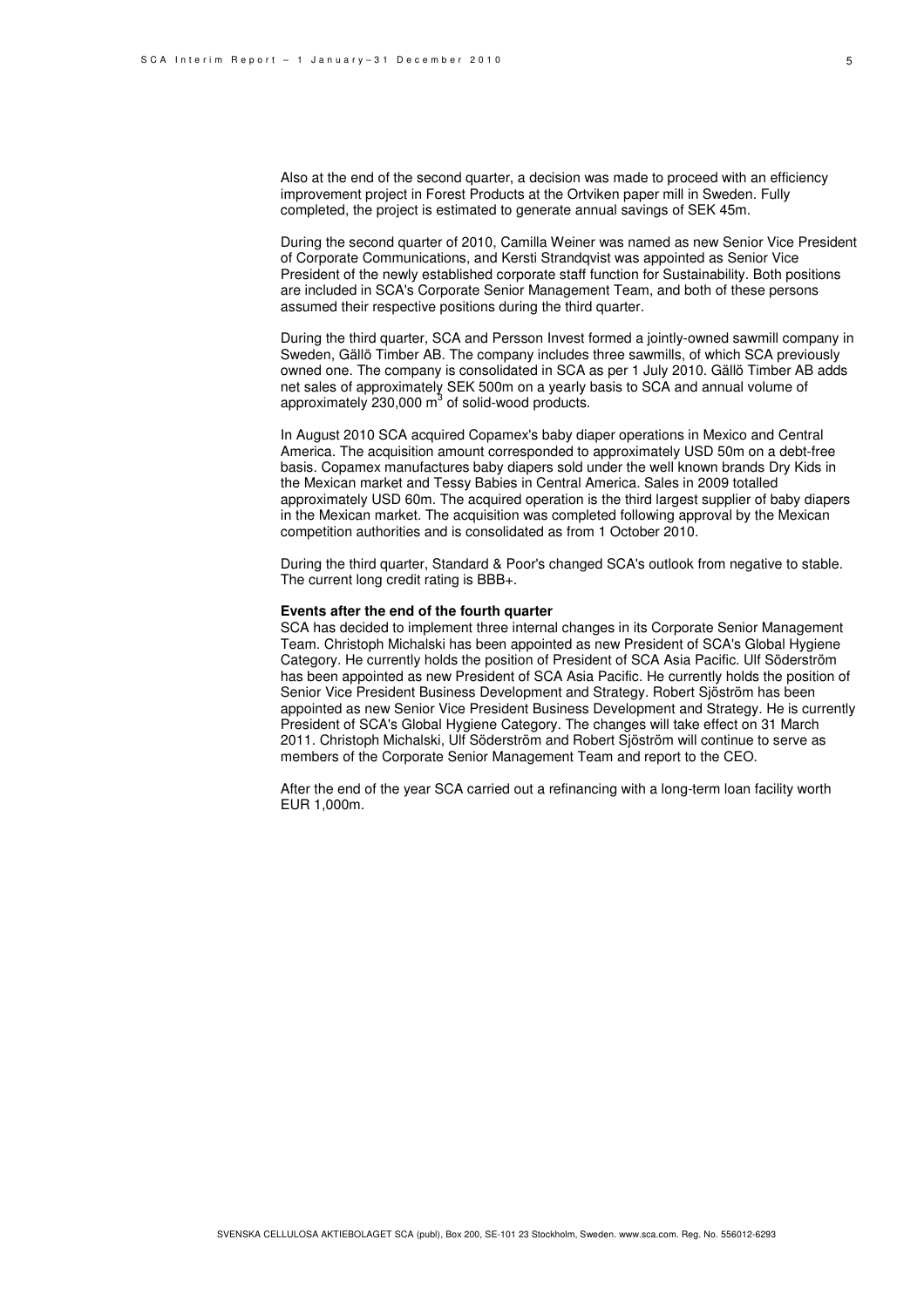# **PERSONAL CARE**

| <b>SEKm</b>                      | 1012    | 0912    | $\%$  | 2010:4  | 2009:4  | $\%$  |
|----------------------------------|---------|---------|-------|---------|---------|-------|
| Net sales                        | 25 0 27 | 25 716  | -3    | 6 3 7 5 | 6 3 9 3 | 0     |
| Operating surplus'               | 4 1 1 1 | 4 4 1 3 | -7    | 1028    | 1 213   | $-15$ |
| Operating profit <sup>1</sup>    | 2922    | 3 2 3 5 | $-10$ | 735     | 901     | $-18$ |
| Operating margin, % <sup>1</sup> | 11.7    | 12.6    |       | 11.5    | 14.1    |       |
| Operating cash flow              | 3 2 3 0 | 4 4 3 6 |       | 975     | 084     |       |

luding restructuring costs, which are reported as items affecting comparability outs business area.

In Europe, where SCA is the market leader in incontinence care products with its Tena brand, a competitive economy product range was launched. During the year, SCA grew its market shares with its Tena brand. In North America, a new ultra-thin product was launched during the year. In China, the ongoing market test for incontinence care products has been broadened.

In baby diapers, SCA embarked on an efficiency improvement programme in its European operation. In the Nordic countries, SCA strengthened its leading position with its Libero brand. SCA acquired a baby diaper operation in Mexico and Central America.

With its Libresse brand, SCA successfully launched feminine care products in Malaysia and tampons in Sweden and the Netherlands.

To meet rising demand for hygiene products in Russia, SCA has invested in local production. Production of baby diapers began in 2010, and in 2011 production will commence of incontinence care products. SCA increased its market share in Russia with the Libero brand, due in part to the launch of a new pant diaper in the economy segment.

#### **January–December 2010 compared with corresponding period a year ago**

Net sales decreased by 3% (increased by 2% excluding exchange rate effects) to SEK 25,027m (25,716). An increase in market activities had a positive effect on volumes, which increased sales by 2%. The volume increase is attributable to incontinence care and feminine care products. In emerging markets, sales rose 10% excluding exchange rate movements.

Operating profit was 10% lower than a year ago (6% excluding exchange rate effects) and amounted to SEK 2,922m (3,235). Increased market activities, e.g. campaigns, and changes in the product mix and some minor price adjustments, mainly within baby diapers, impacted profit negatively, but also resulted in higher volumes. Higher costs for raw materials had a negative effect on profit.

Operating cash surplus decreased to SEK 4,111m (4,467). Operating cash flow decreased to SEK 3,230m (4,436). Cash flow decreased as a result of a lower operating cash surplus and higher level of tied up working capital. Current capital expenditures were lower than in the preceding year.

#### **Fourth quarter 2010 compared with fourth quarter 2009**

Net sales were level with the same period a year earlier (increase of 6% excluding exchange rate effects) and totalled SEK 6,375m (6,393). Higher volumes increased sales by 4%, while acquisitions contributed 2%.

Sales of Tena-brand incontinence care products rose 4%, excluding exchange rate effects. Growth in Latin America, Russia and Eastern Europe remained very favourable.

Sales of baby diapers rose 8%, excluding exchange rate effects. The increase is mainly attributable to Eastern Europe and Latin America.

Sales of feminine care products rose 5%, excluding exchange rate effects, driven by good sales growth in emerging markets.

Operating profit decreased by 18% (12% excluding exchange rate effects) to SEK 735m (901). The earnings decline is mainly attributable to sharply higher raw material costs and increased market activities. Higher volumes in all product categories had a favourable earnings impact.

**Share of Group, net sales 1012** 



**Share of Group, operating profit 1012**



**Net sales**



#### **Operating profit and margin**



#### **Deviations, operating profit (%)**

| 1012 vs. 0912 | -10   |
|---------------|-------|
| Price/mix     | $-12$ |
| Volume        | 10    |
| Raw material  | -7    |
| Energy        | N     |
| Currency      | -4    |
| Other         | 3     |
|               |       |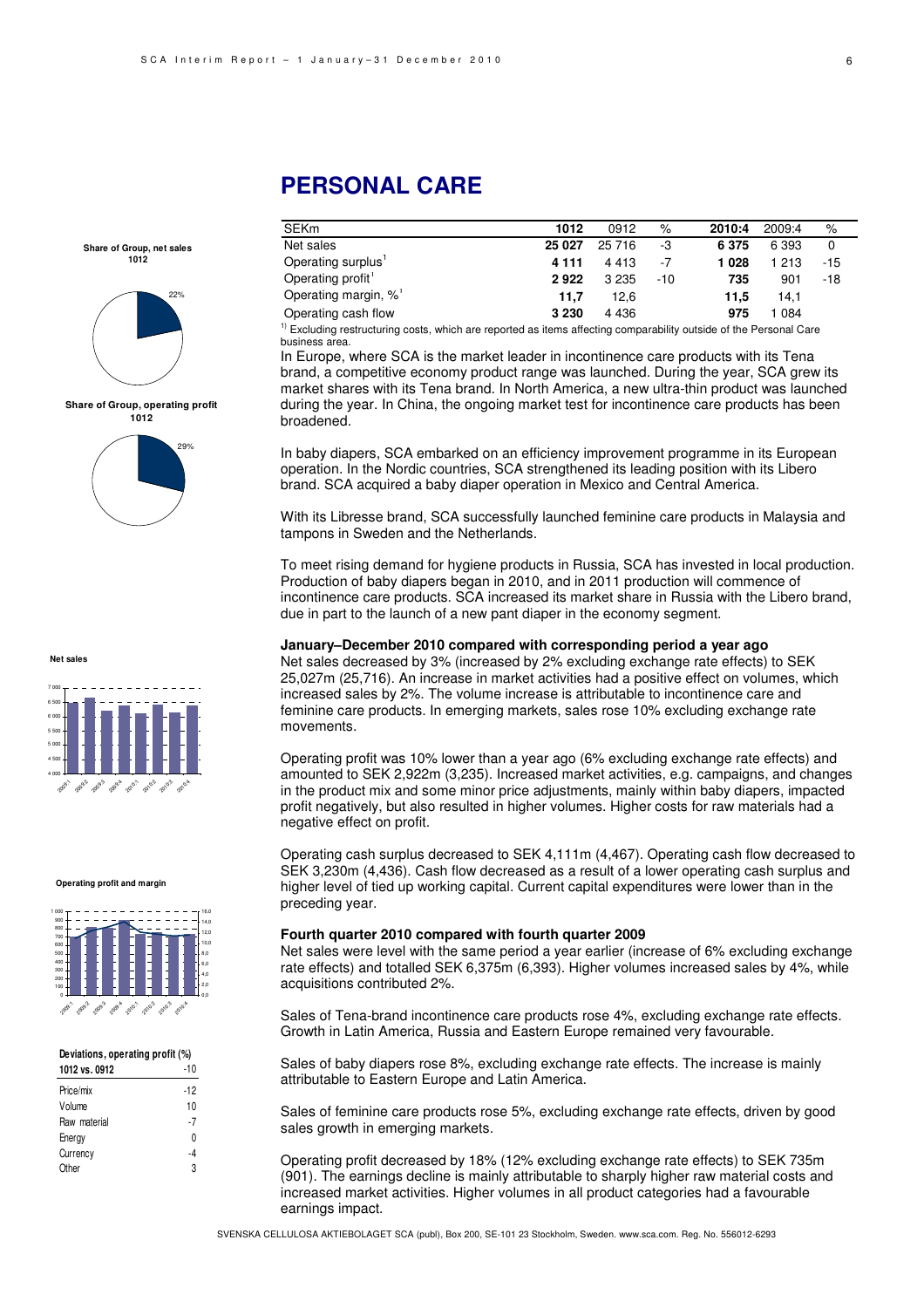# **TISSUE**

| <b>SEKm</b>         | 1012    | 0912   | $\%$  | 2010:4 | 2009:4 | %     |
|---------------------|---------|--------|-------|--------|--------|-------|
| Net sales           | 39 870  | 41 425 | -4    | 10 154 | 10 338 | -2    |
| Operating surplus   | 5 2 2 5 | 6403   | $-18$ | 1 351  | 561    | -13   |
| Operating profit    | 3041    | 3946   | $-23$ | 787    | 965    | $-18$ |
| Operating margin, % | 7.6     | 9,5    |       | 7.8    | 9,3    |       |
| Operating cash flow | 4 0 3 3 | 5979   |       | 1 208  | 256    |       |

During the fourth quarter of 2010, SCA started production at a new plant in Mexico, which improves SCA's competitive position in the region.

In the consumer tissue segment in Europe, implementation of the new brand platform continued with the aim of reducing the number of brands. Several new product launches were carried out during the year and in the Russian market SCA strengthened its leading position with its Zewa brand.

In the away-from-home (AFH) tissue segment, SCA captured market shares in both Europe and North America during the year with its Tork brand. A new dispenser series, Tork Performance, was successfully launched. SCA also launched a dispenser under the Tork brand that is specially designed for the growing café market.

In the Tissue business area, SCA raised its prices gradually during the second half of 2010.

#### **January–December 2010 compared with corresponding period a year ago**

Net sales decreased by 4% (increased by 2% excluding exchange rate effects) to SEK 39,870m (41,425). Sales increased by 1% as a result of higher volumes in the AFH tissue segment. Higher prices increased sales by 1%. Sales in emerging markets increased by 6%, excluding exchange rate movements.

Operating profit decreased by 23% (19% excluding exchange rate effects) to SEK 3,041m (3,946). Significantly higher raw material costs had a negative effect on profit. Higher prices and volumes, and lower production and energy costs, had a favourable effect on profit.

Operating cash surplus decreased to SEK 5,277m (6,363), and operating cash flow decreased to SEK 4,033m (5,979). Cash flow decreased as a result of the lower operating cash surplus and higher level of tied-up working capital. Current capital expenditures were lower than in the preceding year.

#### **Fourth quarter 2010 compared with fourth quarter 2009**

Net sales decreased by 2% (increased by 5% excluding exchange rate effects) to SEK 10,154m (10,338m). Higher volumes increased sales by 2%, while higher prices and an improved product mix increased sales by 3%.

Sales of consumer tissue rose 6%, excluding exchange rate effects. The increase is mainly attributable to strong growth in Eastern Europe.

Sales of AFH tissue rose 4% excluding exchange rate effects.

Operating profit decreased by 18% (14% excluding exchange rate effects) to SEK 787m (965). Sharply higher raw material costs had a negative effect on profit. Higher prices and volumes, and lower energy costs and other production costs had a favourable earnings impact.



**Share of Group, net sales 1012**

 $80/10$ 



**Net sales**



#### **Operating profit and margin**



| Deviations, operating profit (%) |     |  |  |
|----------------------------------|-----|--|--|
| 1012 vs. 0912                    | -23 |  |  |
| Price/mix                        | 8   |  |  |
| Volume                           | 3   |  |  |
| Raw material                     | -68 |  |  |
| Energy                           | 8   |  |  |
| Currency                         | -4  |  |  |
| Other                            | 30  |  |  |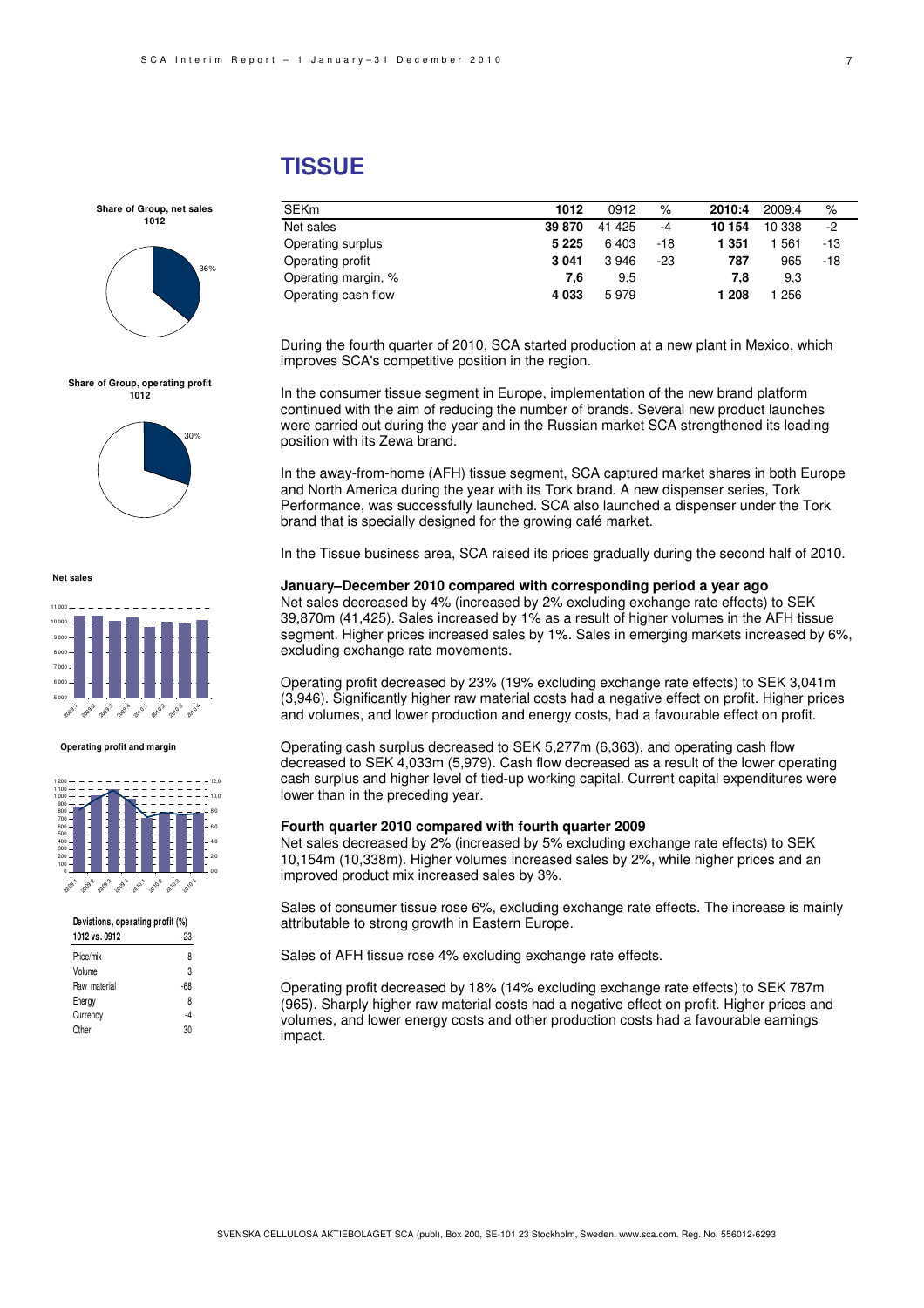# **PACKAGING**

SEKm **1012** 0912 % **2010:4** 2009:4 % **Deliveries**  - Liner products, thousand tonnes **2 110** 2 025 4\* **519** 493 5 - Corrugated board, million  $m^2$ **3 514** 3 340 5 **874** 852 3 Net sales **29 633** 28 359 4 **7 405** 6 960 6 Operating surplus<sup>1</sup> **2 961** 2 127 39 **895** 571 57 Operating profit<sup>1</sup> **1 577** 413 282 **567** 149 281 Operating margin, %<sup>1</sup> **5,3** 1,5 **7,7** 2,1 Operating cash flow **1 168** 864 **483** 451

\*) Adjusted for the closure of the New Hythe testliner mill, deliveries increased by 8%.

<sup>11</sup> Excluding restructuring costs, which are reported as items affecting comparability outside of the Packaging business area.

The restructuring programme was carried out according to plan. A total of 16 corrugated board plants and the testliner plant in the UK have been closed, and personnel reductions corresponding to approximately 2,100 positions have been carried out. By year-end 2010 the entire projected annual savings of slightly more than SEK 1bn had been achieved on an annual basis.

The Asian corrugated board operation, with sales of USD 250m, was divested during the year and was deconsolidated on 30 April 2010.

Corrugated board prices were raised gradually during the year.

#### **January–December 2010 compared with corresponding period a year ago**

Net sales rose 4% (20% excluding exchange rate effects, divestments and closures) to SEK 29,633m (28,359). Higher prices and volumes increased sales by 11% and 9%, respectively. The closure of the New Hythe testliner mill in the UK in 2009, together with the divestment of the Asian packaging operation during the second quarter of 2010, reduced sales by 5%.

Operating profit was SEK 1,577m (413). The increase is mainly attributable to higher prices and volumes, and savings from the restructuring programme. Higher raw material costs and exchange rate effects had a lowering effect on profit.

Operating cash surplus improved to SEK 2,921m (2,047), and operating cash flow was SEK 1,168m (864). A higher level of tied-up working capital was partly compensated by a lower level of current capital expenditures.

#### **Fourth quarter 2010 compared with fourth quarter 2009**

Net sales rose 6% (25% excluding exchange rate effects and divestments) to SEK 7,405m (6,960). The increase can be credited mainly to higher prices, by 17%, and by 8% as a result of higher volumes. The divestment of the Asian packaging operation lowered sales by 7%. Prices for corrugated board were 15% higher than in the corresponding period a year ago.

Operating profit increased to SEK 567m (149). Higher prices and volumes, and savings from the restructuring programme, increased profit. Sharply higher raw material costs and exchange rate effects had a negative effect on profit.





**Share of Group, operating profit**



**Net sales**



#### **Operating profit and margin**



#### **Deviations, operating profit (%) 1012 vs. 0912** 282 Price/mix 582 Volume 104

| <u>vuulle</u>       | $\cdots$ |
|---------------------|----------|
| <b>Raw material</b> | $-501$   |
| Energy              | -4       |
| Qurrency            | -23      |
| Other               | 124      |
|                     |          |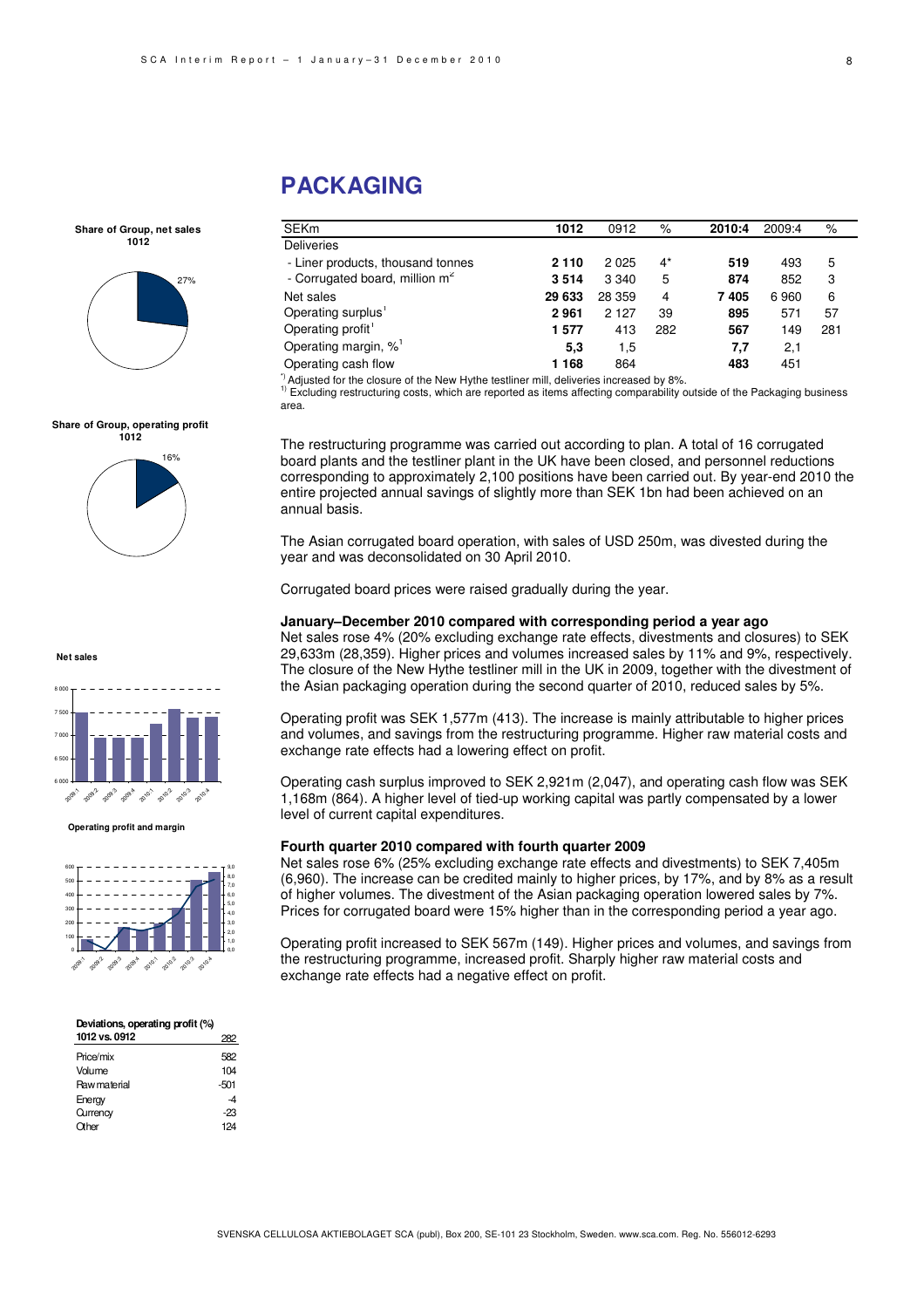**Share of Group, net sales 1012**



#### **Share of Group, operating profit**



**Net sales**



0 100 200 300 400 500 600 700 800 2009.1 2009.2 2019 2009:4 2010:1 2010:2 2010:3 20.4 0,0 2,0 4,0 6,0 8,0 18,0

#### **Deviations, operating profit (%)**

| 1012 vs. 0912 | -2    |
|---------------|-------|
| Price/mix     | $-10$ |
| Volume        | 4     |
| Raw material  | -9    |
| Energy        | -1    |
| Currency      | O     |
| Other         | 14    |

The business area has high transaction exposure for its exports from Sweden. The exchange rate effect of this was SEK -535m for the full year 2010 compared with 2009. For the fourth quarter this effect was SEK -260m compared with the same quarter a year ago. This transaction exposure is mainly included in price deviations, while the translation effect is included in currency.

# **FOREST PRODUCTS**

| <b>SEKm</b>                           | 1012    | 0912    | %    | 2010:4  | 2009:4 | %     |
|---------------------------------------|---------|---------|------|---------|--------|-------|
| <b>Deliveries</b>                     |         |         |      |         |        |       |
| - Publication papers, thousand tonnes | 1 5 9 2 | 1539    | 3    | 408     | 380    |       |
| - Solid-wood products, thousand $m3$  | 1817**  | 1 681*  | 8    | 472***  | $427*$ | 11    |
| Net sales                             | 17 123  | 16 983  |      | 4 2 9 0 | 4 20 1 | 2     |
| Operating surplus <sup>1</sup>        | 3821    | 3880    | $-2$ | 935     | 1 009  | $-7$  |
| Operating profit <sup>1</sup>         | 2455    | 2503    | -2   | 592     | 661    | $-10$ |
| Operating margin, % <sup>1</sup>      | 14,3    | 14.7    |      | 13,8    | 15,7   |       |
| Operating cash flow                   | 1860    | 3 3 0 5 |      | 347     | 861    |       |

\*) Delivered volumes for previous periods have been adjusted.

") Includes approximately 135,000 m<sup>3</sup> from the Gällö and Tjärnvik sawmills, which are consolidated as from 1 July 2010.

\*\*\*\*\*\*\*\*\* Includes approximately 60,000 m<sup>3</sup> from the Gällö and Tjärnvik sawmills, which are consolidated as from 1 July 2010. 1) Excluding restructuring costs, which are reported as items affecting comparability outside of the Forest Products business area.

An efficiency improvement programme at the Ortviken paper mill was started during the year. The project entails a reduction of 90 employees, accounting for roughly 10% of the workforce. Fully implemented, the annual savings are estimated at SEK 45m.

SCA and Persson Invest have formed a jointly-owned sawmill company in Sweden, Gällö Timber AB. The company includes three sawmills, of which SCA previously owned one. The company is consolidated in SCA as per 1 July 2010.

A new business unit, SCA Energy, has been formed. The unit comprises the existing wind power, forest fuels and fuel pellet businesses as well as responsibility for developing new business opportunities in the energy area.

SCA's deliveries of FSC-certified publication papers increased by 35% in 2010.

### **January–December 2010 compared with corresponding period a year ago**

Net sales rose 1% (3% excluding exchange rate effects) to SEK 17,123m (16,983). Lower prices for publication papers decreased sales by 7%, while higher prices for pulp and solidwood products increased sales by 6%. Sales increased by 2% as a result of higher volumes and by 2% through acquisitions.

Operating profit decreased by 2% to SEK 2,455m (2,503). Profit for the publication paper operations decreased sharply as a result of lower prices and higher raw material costs, to SEK -88m (1,253). Operating profit for the pulp and sawmill operations increased, mainly a result of higher prices. Productivity improvements had a positive impact on profit.

Operating cash surplus decreased to SEK 3,216m (3,233), while operating cash flow decreased to SEK 1,860m (3,305). The decrease is mainly due to changes in inventories resulting from higher raw material prices.

#### **Fourth quarter 2010 compared with fourth quarter 2009**

Net sales increased by 2% (4% excluding exchange rate effects) to SEK 4,290m (4,201). Sales were affected by 4% by higher volumes and by 3% by acquisitions. Higher prices for pulp and solid-wood products increased sales by 3%, while lower prices for publication papers decreased sales by 6%.

Operating profit decreased by 10% (11% excluding exchange rate effects) to SEK 592m (661). Higher prices and volumes in the pulp and sawmill operations were offset by lower prices in the publication paper operations and higher raw material and energy costs.



**Operating profit and margin**

10,0 12,0 14,0 16,0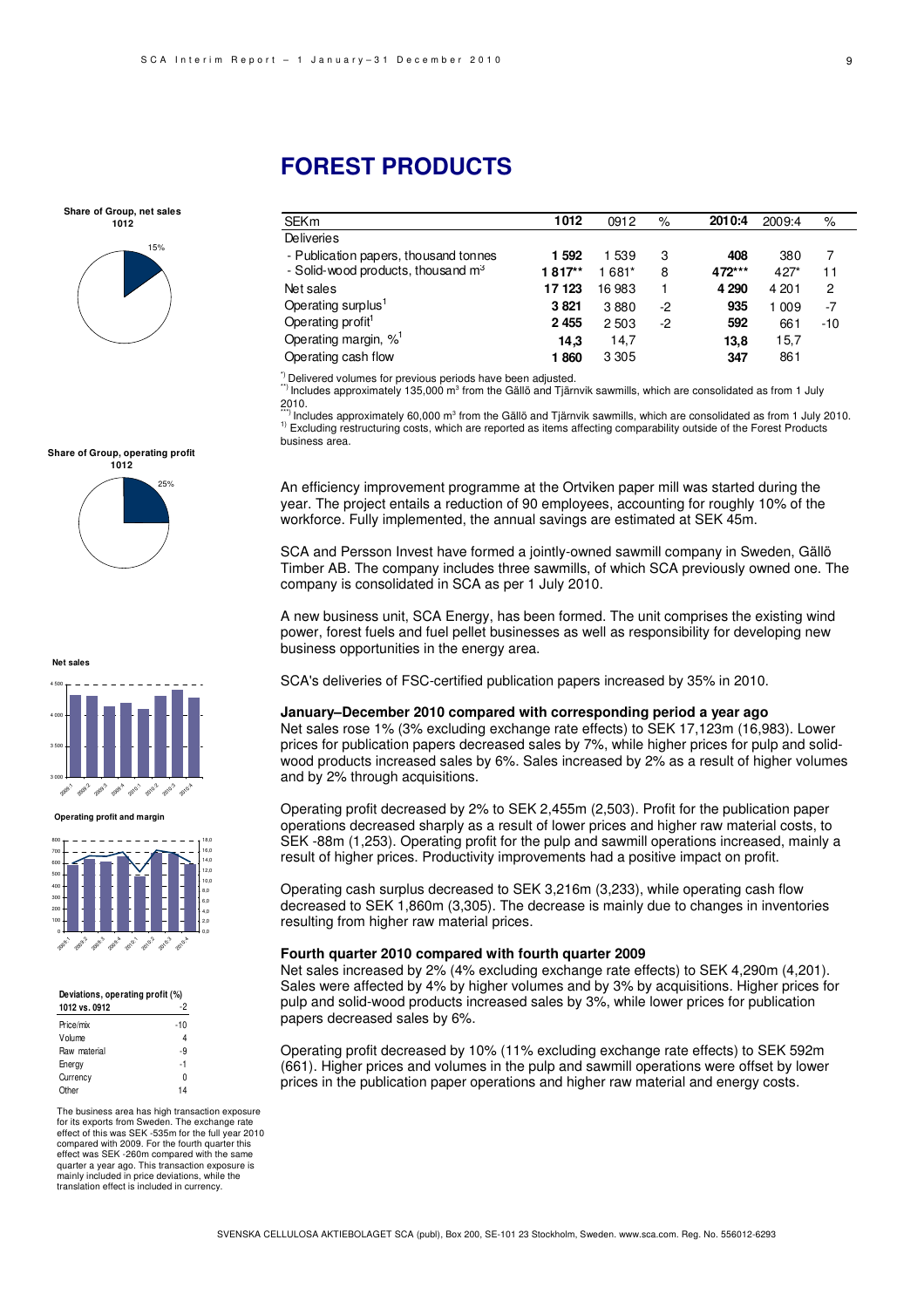### **SHARE DISTRIBUTION**

| 31 December 2010            | Class A     | Class B     | Total       |
|-----------------------------|-------------|-------------|-------------|
| Registered number of shares | 101 408 278 | 603 701 816 | 705 110 094 |
| - of which treasury shares  |             | 2 767 605   | 2 767 605   |

At the end of the period, the proportion of Class A shares was 14.4%. During the fourth quarter, at the request of shareholders a total of 84,445 Class A shares were converted to Class B shares. The total number of votes in the company is 1,617,784,596.

### **RISKS AND UNCERTAINTIES**

SCA's risk exposure and risk management are described on pages 46–51 of the 2009 Annual Report. No significant changes have taken place that have affected the reported risks.

It can be noted that imbalances in world trade have led to tensions between countries. This stems in part from individual countries' currency policies, aimed at improving the competitiveness of the respective countries. This, combined with the state of government finances in certain countries, could affect demand in certain regions.

Risks in conjunction with company acquisitions are analysed in the due diligence processes that SCA carries out prior to all acquisitions. In cases where acquisitions have been carried out that may affect the assessment of SCA's risk exposure, these are described under the heading "Other events" in interim reports. No significant acquisitions were made during the period.

#### **Risk management processes**

SCA's board decides on the Group's strategic direction, based on recommendations made by Group management. Responsibility for the long-term, overall management of strategic risks corresponds to the company's delegation structure, from the Board to the CEO and from the CEO to the business group heads. This means that most operational risks are managed by SCA's business groups at the local level, but that they are co-ordinated when considered necessary. The tools used in this co-ordination consist primarily of the business groups' regular reporting and the annual strategy process, where risks and risk management are a part of the process.

SCA's financial risk management is centralised, as is the Group's internal bank for the Group companies' financial transactions and management of the Group's energy risks. Financial risks are managed in accordance with the Group's finance policy, which is adopted by SCA's board and which – together with SCA's energy risk policy – makes up a framework for risk management. Risks are compiled and followed up on a regular basis to ensure compliance with these guidelines. SCA has also centralised other risk management.

SCA has a staff function for internal audit, which monitors compliance in the organisation with the Group's policies.

### **RELATED PARTY TRANSACTIONS**

No transactions have been carried out between SCA and related parties that had a material impact on the company's financial position and results of operations.

### **ACCOUNTING PRINCIPLES**

This interim report has been prepared in accordance with IAS 34 and recommendation RFR 1 of the Swedish Financial Reporting Board (RFR), and with regard to the Parent Company, according to RFR 2. The accounting principles applied correspond to those described in the 2009 Annual Report, except for with respect to a number of amendments to existing standards and new interpretations that took effect on 1 January 2010. For SCA, IFRS 3 (revised) Business Combinations and IAS 27 (revised) Consolidated and Separate Financial Statements, are judged to be relevant for the structuring of the financial statements and their accounting principles.

### **FUTURE REPORTS**

Interim reports will be released in 2011 on 29 April, 21 July and 25 October.

SCA's Annual Report will be available at the company and on the company's website, www.sca.com, by 1 April 2011 at the latest.

### **ANNUAL GENERAL MEETING**

SCA's Annual General Meeting will be held on Thursday, 7 April 2011, at Stockholm Waterfront Congress Centre.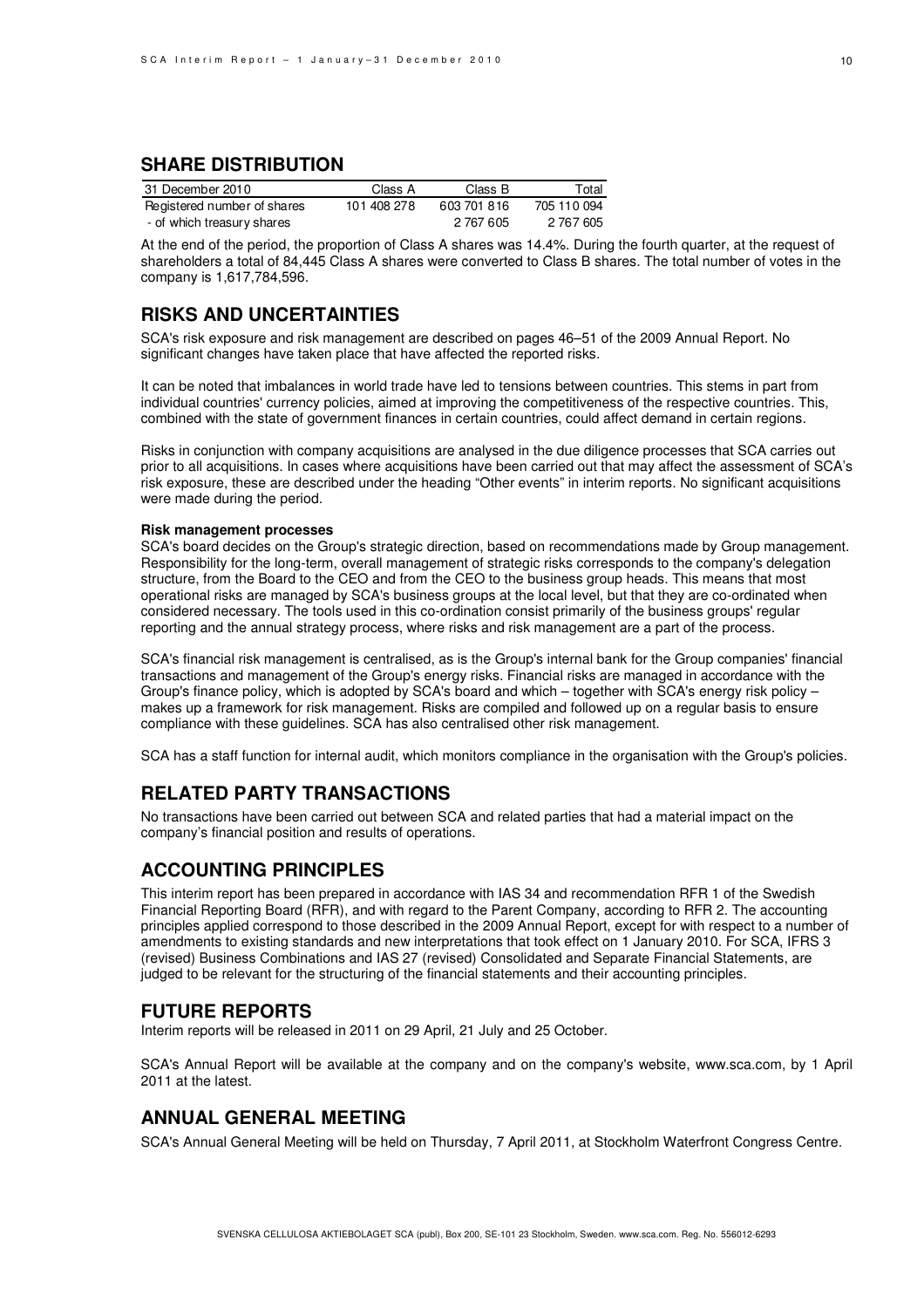### **INVITATION TO PRESS CONFERENCE ON Q4**

The media and analysts are invited to attend a press conference at which this report will be presented by Jan Johansson, President and CEO.

Time: Thursday, 27 January 2011, 14.00 CET.

Location: Klarasalen, Målargatan 1, Stockholm, Sweden.

The press conference will be webcast live at www.sca.com. It is also possible to participate in the press conference by phone, by calling +44 20 7162 0077, +1 334 323 6201, or +46-8-5052 0110.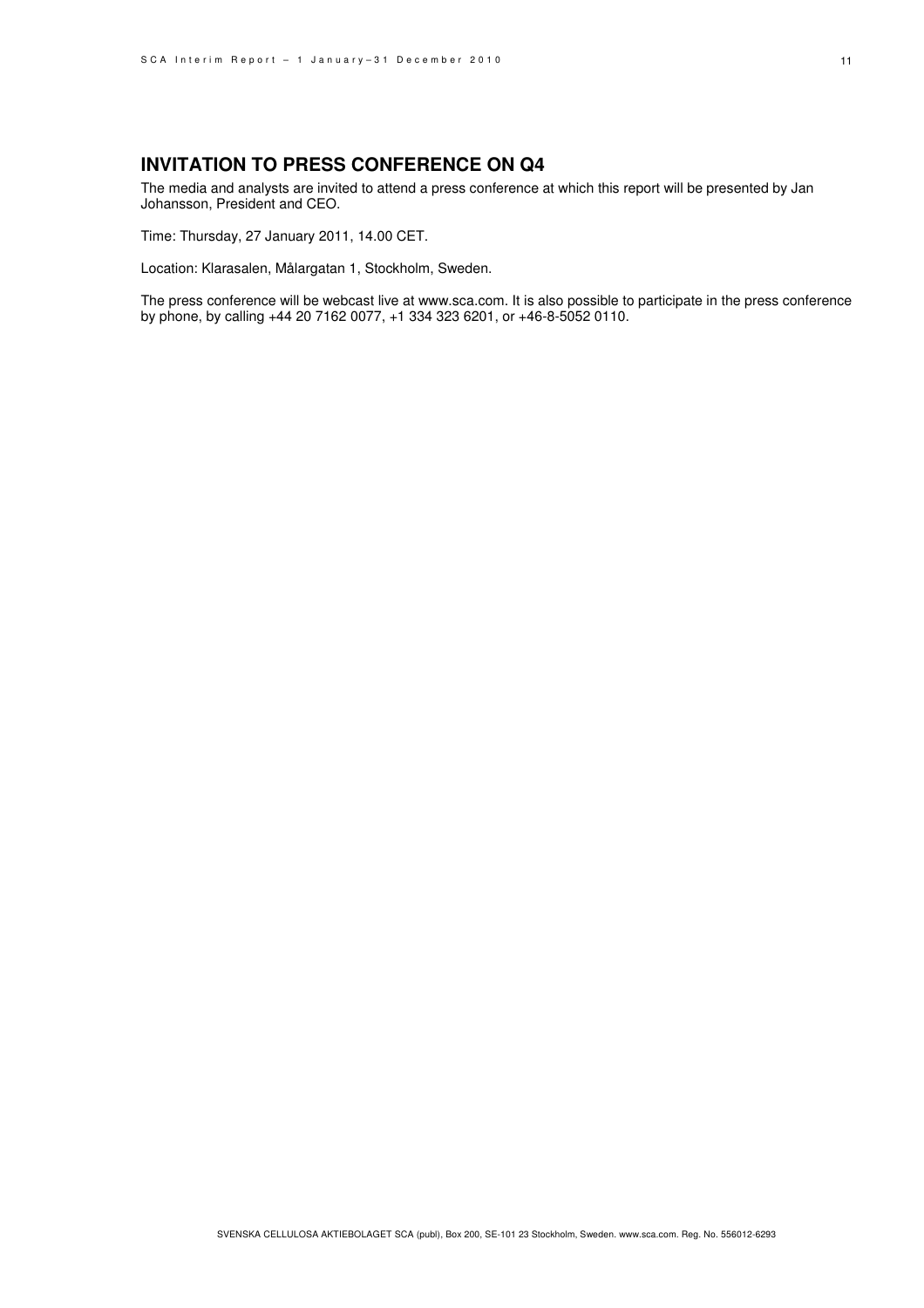# **OPERATING CASH FLOW ANALYSIS**

| <b>SEKm</b>                                  | 1012     | 0912     |
|----------------------------------------------|----------|----------|
| Operating cash surplus                       | 15 097   | 15733    |
| Change in working capital                    | $-1042$  | 3 3 0 7  |
| Current capital expenditures, net            | $-3647$  | $-4037$  |
| Restructuring costs, etc.                    | $-653$   | $-870$   |
| Operating cash flow                          | 9 7 5 5  | 14 133   |
|                                              |          |          |
| <b>Financial items</b>                       | $-1116$  | $-1644$  |
| Income taxes paid                            | $-1255$  | $-1003$  |
| Other                                        | 15       | 4        |
| Cash flow from current operations            | 7 3 9 9  | 11 490   |
|                                              |          |          |
| Acqui si tions                               | $-493$   | -51      |
| Strategic capital expenditures, fixed assets | $-2427$  | $-3031$  |
| <b>Divestments</b>                           | 1 297    | 75       |
| Cash flow before dividend                    | 5776     | 8 4 8 3  |
| Dividend                                     | $-2657$  | $-2498$  |
| Net cash flow                                | 3 1 1 9  | 5985     |
|                                              |          |          |
| Net debt at the start of the period          | -40 430  | $-47002$ |
| Net cash flow                                | 3 1 1 9  | 5985     |
| Remeasurement to equity                      | 695      | $-729$   |
| Currency effects                             | 2 2 1 0  | 1 3 1 6  |
| Net debt at the end of the period            | $-34406$ | -40 430  |
|                                              |          |          |
| Debt/equity ratio                            | 0,51     | 0,60     |
| Debt payment capacity, %                     | 35       | 31       |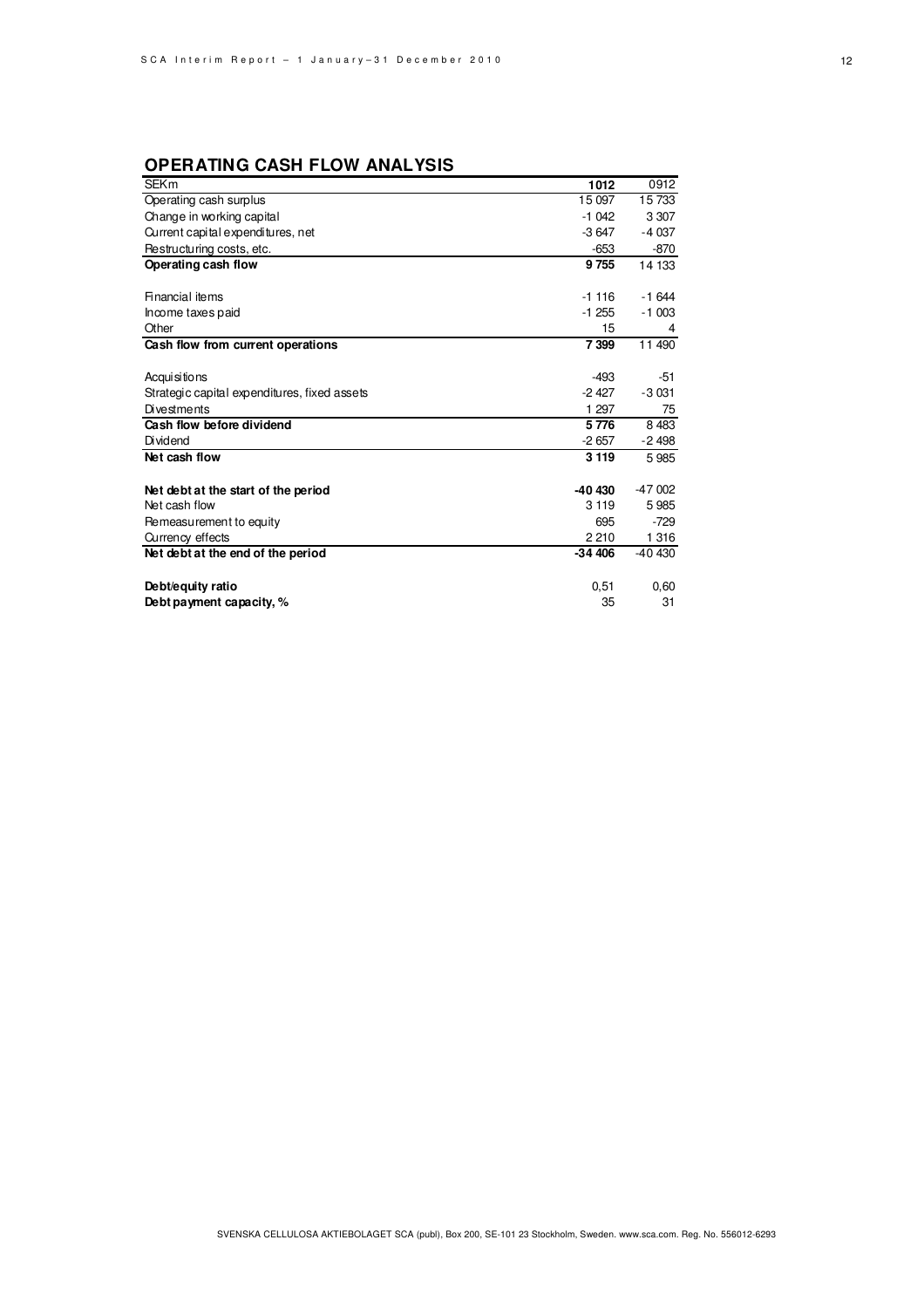# **CASH FLOW STATEMENT**

| <b>SEKm</b>                                                           | 1012    | 0912    |
|-----------------------------------------------------------------------|---------|---------|
|                                                                       |         |         |
| <b>Operating activities</b>                                           |         |         |
| Profit before tax                                                     | 7561    | 6546    |
| Adjustment for non-cash items <sup>1</sup>                            | 5 7 5 1 | 6 4 3 1 |
|                                                                       | 13312   | 12977   |
| Paid tax                                                              | $-1255$ | $-1003$ |
| Cash flow from operating activities before changes in working capital | 12057   | 11974   |
| Cash flow from changes in working capital                             |         |         |
| Change in inventories                                                 | -1866   | 2210    |
| Change in operating receivables                                       | $-3197$ | 1556    |
| Change in operating liabilities                                       | 4 0 21  | -459    |
| Cash flow from operating activities                                   | 11 015  | 15 2 81 |
| <b>Investing activities</b>                                           |         |         |
| Acquisition of operations                                             | -458    | -45     |
| Sold operations                                                       | 1 205   | 71      |
| Acquisition tangible and intangible assets                            | $-6370$ | $-7215$ |
| Sale of tangible assets                                               | 303     | 150     |
| Repayment of loans from external parties                              | 934     | 672     |
| Cash flow from investing activities                                   | -4 386  | -6367   |
|                                                                       |         |         |
| <b>Financing activities</b>                                           |         |         |
| Amortisation of debt                                                  | -7 179  | $-6966$ |
| Dividends paid                                                        | $-2657$ | $-2498$ |
| Cash flow from financing activities                                   | -9836   | -9464   |
| Cash flow for the period                                              | -3 207  | $-550$  |
| Cash and cash equivalents at the beginning of the year                | 5 1 4 8 | 5738    |
| Exchange differences in cash and cash equivalents                     | -75     | -40     |
| Cash and cash equivalents at the end of the period                    | 1866    | 5 1 4 8 |
|                                                                       |         |         |
|                                                                       |         |         |
| Reconciliation with operating cash flow analysis                      |         |         |
| Cash flow for the period                                              | -3 207  | -550    |
| Deducted items:                                                       |         |         |
| Repayment of loans from external parties                              | -934    | -672    |
| Amortisation of debt                                                  | 7 179   | 6966    |
| Added items:                                                          |         |         |
| Net debt in acquired and divested operations                          | 57      | -2      |
| Accrued interest                                                      | 31      | 246     |
| Investments through finance leases                                    | $-7$    | -3      |
| Net cash flow according to operating cash flow analysis               | 3 1 1 9 | 5985    |
|                                                                       |         |         |
| Depreciation and impairment, fixed assets                             | 6 442   | 7 428   |
| Fair-value measurement/net growth of forest assets                    | -629    | -668    |
| Unpaid related to efficiency programmes                               | 577     | 463     |
| Payments related to efficiency programmes already recognized          | $-482$  | $-499$  |
| Other                                                                 | $-157$  | -293    |
| Total                                                                 | 5 7 51  | 6 431   |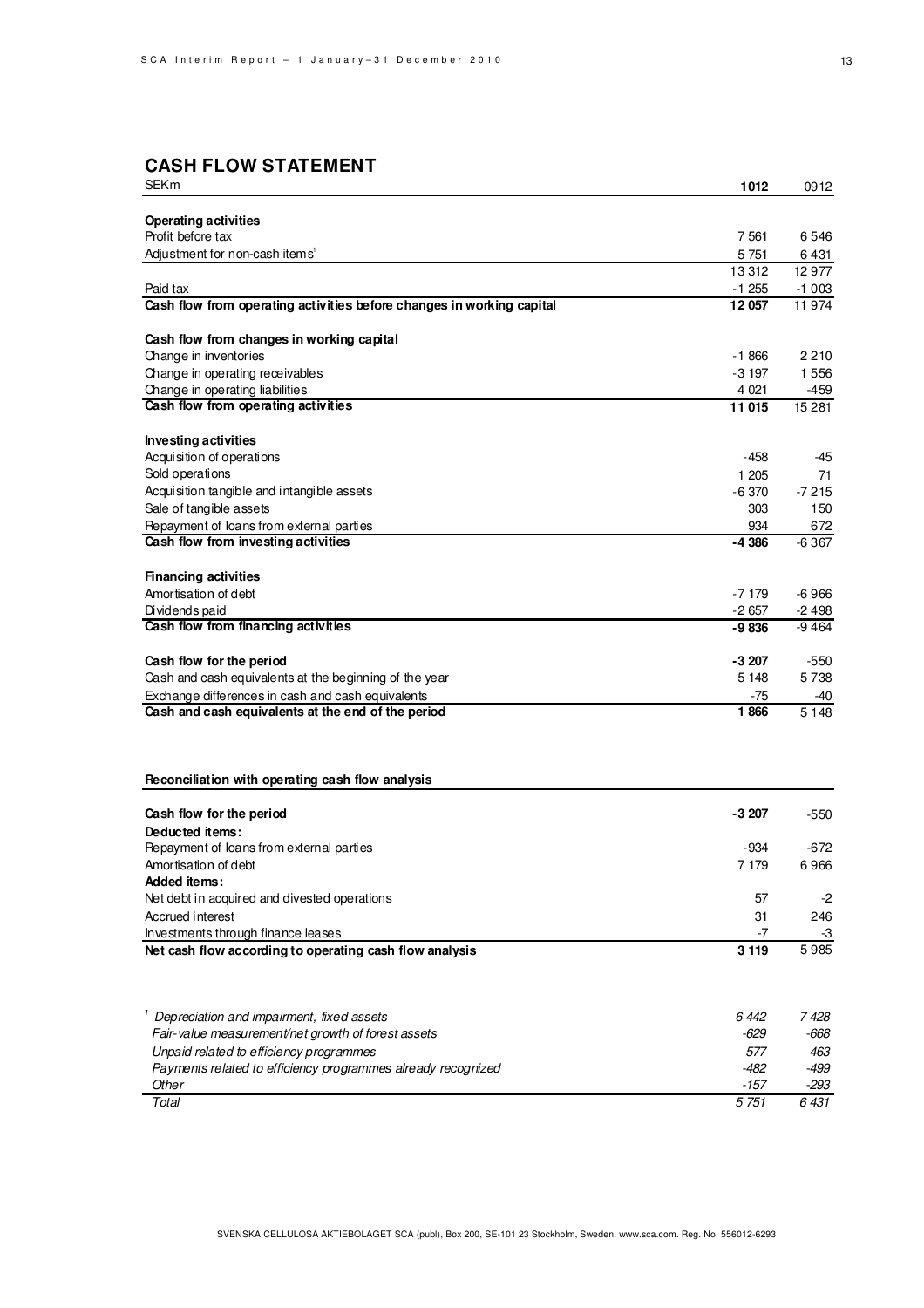## **CONSOLIDATED INCOME STATEMENT**

| <b>SEKm</b>                                                              | 2010:4   | 2009:4   | 2010:3   | 1012     | 0912     |
|--------------------------------------------------------------------------|----------|----------|----------|----------|----------|
| Net sales                                                                | 27 564   | 27 507   | 27 204   | 109 142  | 110857   |
| Cost of goods sold <sup>1</sup>                                          | $-21502$ | $-20966$ | $-21093$ | $-84524$ | $-84744$ |
| Gross profit                                                             | 6 0 62   | 6 5 41   | 6 1 1 1  | 24 618   | 26 113   |
| Sales, general and administration <sup>1</sup>                           | $-3527$  | $-3976$  | $-3578$  | $-15121$ | $-16500$ |
| Items affecting comparability <sup>2</sup>                               | 0        | -632     | $-480$   | -931     | $-1458$  |
| Share in profits of associates                                           | 32       | 3        | 41       | 111      | 35       |
| <b>Operating profit</b>                                                  | 2 5 6 7  | 1936     | 2 0 9 4  | 8677     | 8 1 9 0  |
| Financial items                                                          | $-293$   | $-288$   | $-300$   | $-1116$  | $-1644$  |
| Profit before tax                                                        | 2 2 7 4  | 1 648    | 1 794    | 7 5 61   | 6 5 4 6  |
| Tax                                                                      | $-594$   | $-394$   | $-415$   | $-1969$  | $-1716$  |
| Net profit for the period                                                | 1680     | 1 2 5 4  | 1 379    | 5 5 9 2  | 4 8 30   |
|                                                                          |          |          |          |          |          |
| Earnings attributable to:                                                |          |          |          |          |          |
| Owners of the parent                                                     | 1 671    | 1 2 1 1  | 1 372    | 5 5 5 2  | 4765     |
| Non-controlling interests                                                | 9        | 43       | 7        | 40       | 65       |
|                                                                          |          |          |          |          |          |
| Earnings per share, SEK - owners of the parent                           |          |          |          |          |          |
| - before dilution effects                                                | 2,38     | 1,72     | 1,95     | 7,90     | 6,78     |
| - after dilution effects                                                 | 2,38     | 1,72     | 1,95     | 7,90     | 6,78     |
|                                                                          |          |          |          |          |          |
| Calculation of earnings per share                                        | 2010:4   | 2009:4   | 2010:3   | 1012     | 0912     |
| Earnings attributable to owners of the parent                            | 1 671    | 1 2 1 1  | 1 372    | 5 5 5 2  | 4765     |
|                                                                          |          |          |          |          |          |
| Average no. of shares before dilution, millions                          | 702,3    | 702,3    | 702,3    | 702,3    | 702,3    |
| Average no. of shares after dilution                                     | 702,3    | 702,3    | 702,3    | 702,3    | 702,3    |
|                                                                          |          |          |          |          |          |
| <sup>1</sup> Of which, depreciation                                      | $-1577$  | $-1697$  | $-1554$  | $-6324$  | $-6829$  |
|                                                                          |          |          |          |          |          |
| <sup>2</sup> Distribution of items affecting comparability, per function |          |          |          |          |          |
| Cost of goods sold                                                       | $-42$    | -422     | $-432$   | -821     | $-1029$  |
| Sales, general and administration                                        | 42       | $-210$   | $-48$    | $-110$   | -429     |
|                                                                          |          |          |          |          |          |
|                                                                          |          |          |          |          |          |
|                                                                          | 2010:4   | 2009:4   | 2010:3   | 1012     | 0912     |
| Gross margin                                                             | 22,0     | 23,8     | 22,5     | 22,6     | 23,6     |
| Operating margin                                                         | 9,3      | 7,0      | 7,7      | 8,0      | 7,4      |
| Financial net margin                                                     | $-1,1$   | $-1,0$   | $-1,1$   | $-1,0$   | $-1,5$   |
| Profit margin                                                            | 8,2      | 6,0      | 6,6      | 7,0      | 5,9      |
| Tax                                                                      | $-2,2$   | $-1,4$   | $-1,5$   | $-1,8$   | $-1,5$   |
| Net margin                                                               | 6,0      | 4,6      | 5,1      | 5,2      | 4,4      |
|                                                                          |          |          |          |          |          |
|                                                                          |          |          |          |          |          |
| Excluding restructuring costs:                                           | 2010:4   | 2009:4   | 2010:3   | 1012     | 0912     |
| Gross margin                                                             | 22,0     | 23,8     | 22,5     | 22,6     | 23,6     |
| Operating margin                                                         | 9,3      | 9,3      | 9,5      | 8,8      | 8,7      |
| Financial net margin                                                     | $-1,1$   | $-1,0$   | $-1,1$   | $-1,0$   | $-1,5$   |
| Profit margin                                                            | 8,2      | 8,3      | 8,4      | 7,8      | 7,2      |
| Tax                                                                      | $-2,2$   | $-2,0$   | $-2,0$   | $-2,0$   | $-1,9$   |
| Net margin                                                               | 6,0      | 6,3      | 6,4      | 5,8      | 5,3      |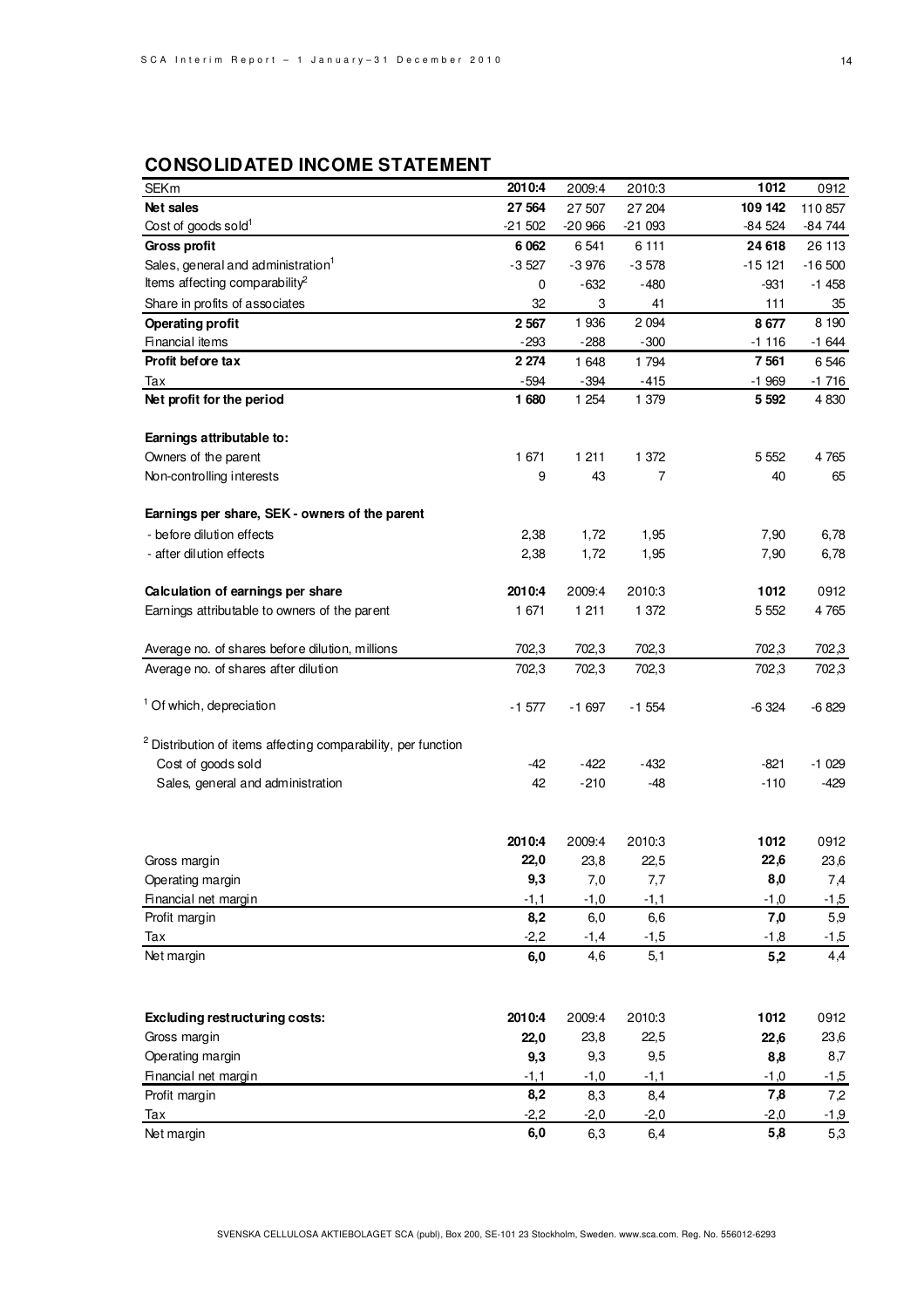### **CONSOLIDATED STATEMENT OF COMPREHENSIVE INCOME**

| <b>SEKm</b>                                                       | 2010:4  | 2009:4  | 2010:3  | 1012    | 0912    |
|-------------------------------------------------------------------|---------|---------|---------|---------|---------|
| Profit for the period                                             | 1680    | 1 2 5 4 | 1 379   | 5 5 9 2 | 4 8 30  |
| Other comprehensive income for the period                         |         |         |         |         |         |
| Actuarial gains/losses on defined benefit pension plans           | 2 1 4 5 | 122     | $-235$  | 523     | $-949$  |
| Available-for-sale financial assets                               | 227     | 56      | 111     | 336     | 331     |
| Cash flow hedges                                                  | 167     | $-51$   | $-31$   | 492     | 107     |
| Exchange differences on translating foreign operations            | $-855$  | 1 0 9 1 | $-4488$ | $-8633$ | $-2750$ |
| Gains/losses from hedges of net investments in foreign operations | 607     | $-336$  | 1617    | 4613    | 1 391   |
| Income tax relating to components of other comprehensive income   | $-666$  | $-39$   | 74      | $-292$  | 192     |
| Other comprehensive income for the period, net of tax             | 1625    | 843     | $-2952$ | $-2961$ | $-1678$ |
| Total comprehensive income for the period                         | 3 3 0 5 | 2 0 9 7 | $-1573$ | 2631    | 3 1 5 2 |
| Total comprehensive income attributable to:                       |         |         |         |         |         |
| Owners of the parent                                              | 3 3 0 3 | 2 0 6 6 | $-1538$ | 2699    | 3 1 6 4 |
| Non-controlling interests                                         | 2       | 31      | $-35$   | $-68$   | $-12$   |

### **CONSOLIDATED STATEMENT OF CHANGES IN EQUITY**

| <b>SEKm</b>                               | 1012    | 0912     |
|-------------------------------------------|---------|----------|
| Attributable to owners of the parent      |         |          |
| Opening balance, 1 January                | 67 156  | 66 450   |
| Total comprehensive income for the period | 2699    | 3 1 6 4  |
| Dividend                                  | $-2599$ | $-2458$  |
| Revaluation of non-controlling interests  | -1      | $\Omega$ |
| Closing balance                           | 67 255  | 67 156   |
| Non-controlling interests                 |         |          |
| Opening balance, 1 January                | 750     | 802      |
| Total comprehensive income for the period | $-68$   | $-12$    |
| Dividend                                  | $-58$   | $-40$    |
| Change in Group composition               | $-58$   | 0        |
| Closing balance                           | 566     | 750      |
| Total equity, closing balance             | 67821   | 67 906   |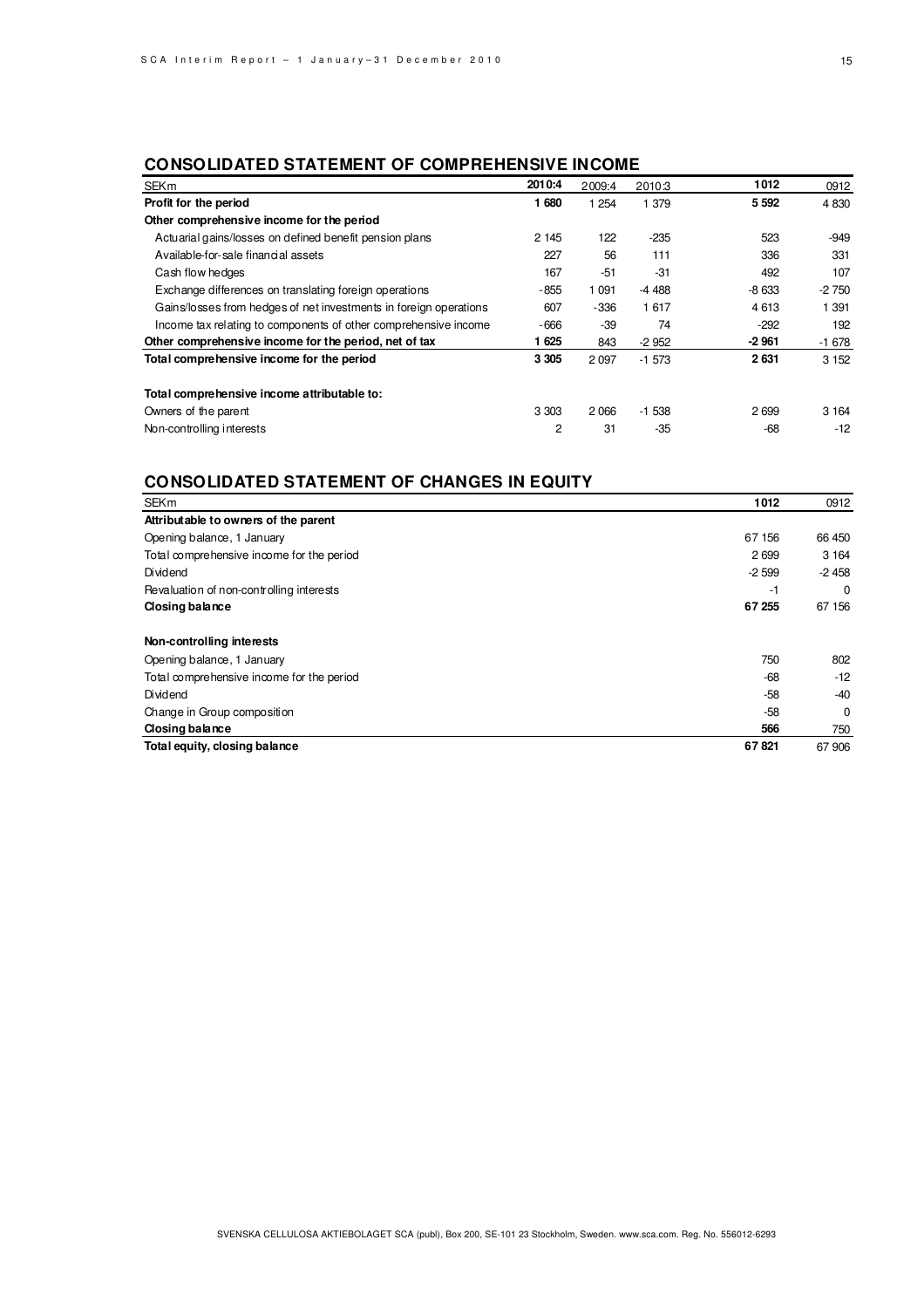# **CONSOLIDATED BALANCE SHEET**

| SEKm                                                                                       | <b>31 December 2010</b> | 31 December 2009 |
|--------------------------------------------------------------------------------------------|-------------------------|------------------|
|                                                                                            |                         |                  |
| <b>Assets</b>                                                                              |                         |                  |
| Goodwill                                                                                   | 17 688                  | 19 147           |
| Other intangible assets                                                                    | 3 2 7 0                 | 3 4 0 4          |
| Tangible assets                                                                            | 82 236                  | 86 801           |
| Shares and participations                                                                  | 1 0 9 8                 | 1 0 5 9          |
| Non-current financial assets <sup>1</sup>                                                  | 3 2 5 4                 | 2 0 6 2          |
| Other non-current receivables                                                              | 1 3 6 3                 | 1 3 3 4          |
| <b>Total non-current assets</b>                                                            | 108 909                 | 113 807          |
| Operating receivables and inventories                                                      | 31 890                  | 30 605           |
| Current financial assets                                                                   | 220                     | 194              |
| Non-current assets held for sale                                                           | 93                      | 105              |
| Cash and cash equivalents                                                                  | 1866                    | 5 1 4 8          |
| <b>Total current assets</b>                                                                | 34 069                  | 36 052           |
| <b>Total assets</b>                                                                        | 142 978                 | 149 859          |
| <b>Equity</b>                                                                              |                         |                  |
| Owners of the parent                                                                       | 67 255                  | 67 156           |
| Minority interests                                                                         | 566                     | 750              |
|                                                                                            | 67821                   | 67 906           |
| <b>Total equity</b>                                                                        |                         |                  |
| Liabilities                                                                                |                         |                  |
| Provisions for pensions                                                                    | 3 1 0 8                 | 3567             |
| Other provisions                                                                           | 10 800                  | 9784             |
| Non-current financial liabilities                                                          | 23 459                  | 30 343           |
| Other non-current liabilities                                                              | 791                     | 662              |
| <b>Total non-current liabilities</b>                                                       | 38 158                  | 44 356           |
| Current financial liabilities <sup>2</sup>                                                 | 13 047                  | 13761            |
| <b>Operating liabilities</b>                                                               | 23 952                  | 23 836           |
| <b>Total current liabilities</b>                                                           | 36 999                  | 37 597           |
| <b>Total liabilities</b>                                                                   | 75 157                  | 81 953           |
| <b>Total equity and liabilities</b>                                                        | 142 978                 | 149 859          |
|                                                                                            |                         |                  |
| Debt/equity ratio                                                                          | 0,51                    | 0,60             |
| Visible equity/assets ratio                                                                | 47%                     | 45%              |
| Return on capital employed                                                                 | 8%                      | 7%               |
| Return on equity                                                                           | 8%                      | 7%               |
| <b>Excluding restructuring costs:</b>                                                      |                         |                  |
| Return on capital employed                                                                 | 9%                      | 9%               |
| Return on equity                                                                           | 9%                      | 9%               |
| <sup>1</sup> Of which pension assets                                                       | 1 0 5 6                 | 230              |
| <sup>2</sup> Committed credit lines amount to SEK 28,393m of which unutilised SEK 28,393m. |                         |                  |
|                                                                                            |                         |                  |
| Capital employed                                                                           | 102 227                 | 108 336          |
| - of which working capital                                                                 | 8899                    | 8 1 2 6          |
| Net debt                                                                                   | 34 406                  | 40 430           |
| Shareholders' equity                                                                       | 67821                   | 67 906           |
| Provisions for restructuring costs are included in the balance sheet as follows:           |                         |                  |
| - Other provisions*                                                                        | 595                     | 346              |
| - Operating liabilities                                                                    | 605                     | 777              |
|                                                                                            |                         |                  |
| *) of which, provision for tax risks                                                       | 246                     | 258              |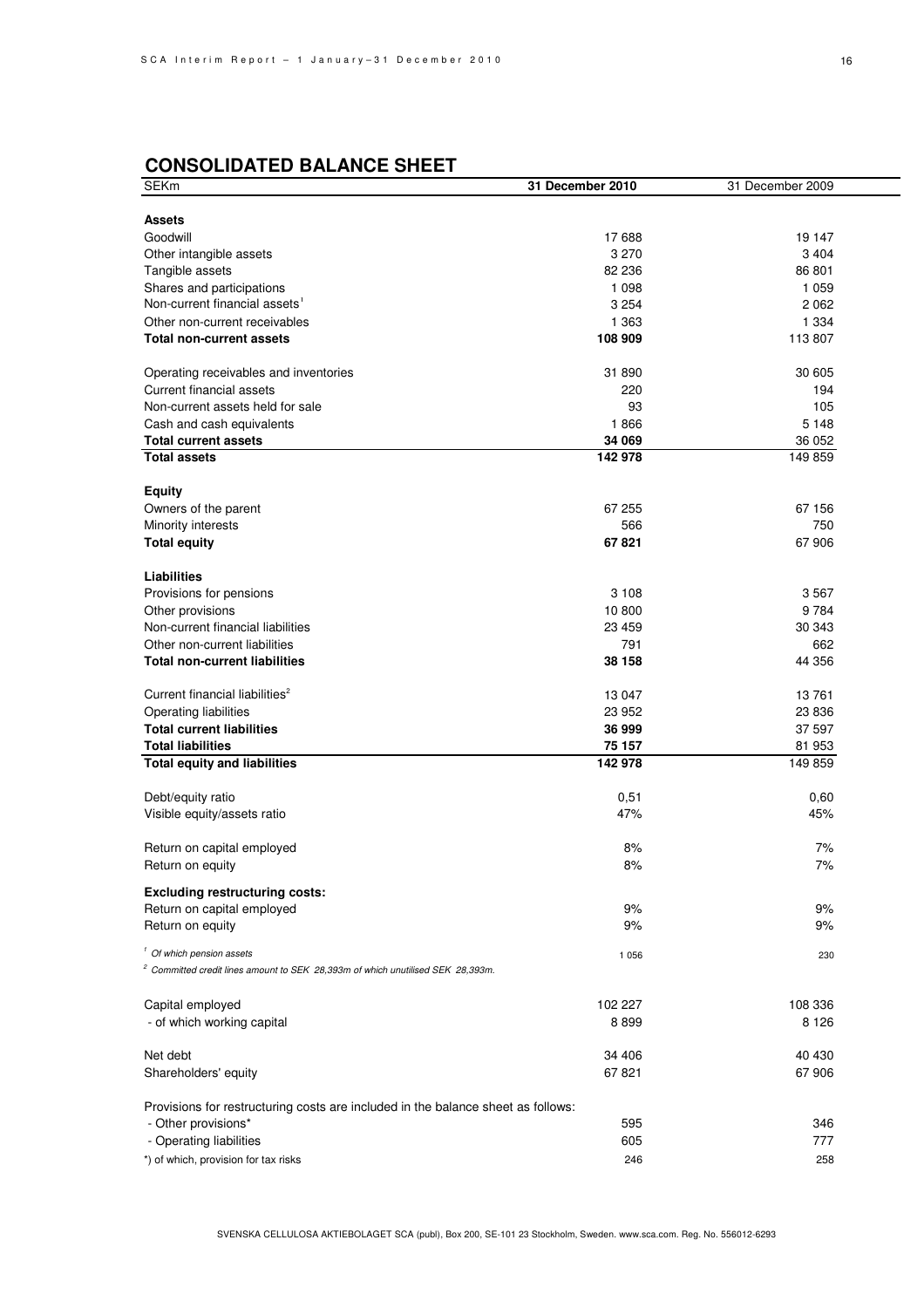### **NET SALES**

| <b>SEKm</b>                            | 1012    | 0912    | 2010:4  | 2010:3  | 2010:2  | 2010:1  | 2009:4  | 2009:3  |
|----------------------------------------|---------|---------|---------|---------|---------|---------|---------|---------|
| Personal Care                          | 25 0 27 | 25 716  | 6375    | 6 1 2 5 | 6418    | 6 1 0 9 | 6 3 9 3 | 6 197   |
| Tissue                                 | 39 870  | 41 4 25 | 10 154  | 9924    | 10 064  | 9728    | 10 338  | 10 147  |
| Packaging                              | 29 633  | 28 359  | 7405    | 7 392   | 7583    | 7 253   | 6960    | 6946    |
| <b>Forest Products</b>                 | 17 123  | 16 983  | 4 2 9 0 | 4415    | 4 3 0 8 | 4 1 1 0 | 4 201   | 4 1 4 5 |
| - Publication papers                   | 8526    | 9759    | 2 1 4 5 | 2 1 3 1 | 2 0 8 6 | 2 1 6 4 | 2 2 9 2 | 2 4 5 7 |
| - Pulp, timber and solid-wood products | 8597    | 7 2 2 4 | 2 1 4 5 | 2 2 8 4 | 2 2 2 2 | 946     | 909     | 688     |
| Other                                  | 855     | 470     | 478     | 491     | 512     | 374     | 418     | 420     |
| Intra-group deliveries                 | $-4366$ | $-3096$ | $-1138$ | $-1143$ | $-1233$ | $-852$  | $-803$  | $-747$  |
| <b>Total net sales</b>                 | 109 142 | 110857  | 27 564  | 27 204  | 27 652  | 26 722  | 27 507  | 27 108  |

### **OPERATING PROFIT**

| <b>SEKm</b>                                        | 1012    | 0912    | 2010:4   | 2010:3  | 2010:2  | 2010:1 | 2009:4  | 2009:3  |
|----------------------------------------------------|---------|---------|----------|---------|---------|--------|---------|---------|
| Personal Care                                      | 2922    | 3 2 3 5 | 735      | 697     | 753     | 737    | 901     | 810     |
| Tissue                                             | 3 0 4 1 | 3946    | 787      | 753     | 791     | 710    | 965     | 1 102   |
| Packaging                                          | 577     | 413     | 567      | 512     | 306     | 192    | 149     | 172     |
| <b>Forest Products</b>                             | 2 4 5 5 | 2 5 0 3 | 592      | 685     | 691     | 487    | 661     | 617     |
| - Publication papers                               | $-88$   | 1 253   | $-11$    | $-38$   | $-24$   | $-15$  | 251     | 336     |
| - Pulp, timber and solid-wood products             | 2 5 4 3 | 1 250   | 603      | 723     | 715     | 502    | 410     | 281     |
| Other                                              | $-387$  | $-449$  | $-114$   | $-73$   | $-101$  | -99    | $-108$  | $-125$  |
| Total operating profit'                            | 9608    | 9648    | 2567     | 2574    | 2 4 4 0 | 2027   | 2 5 6 8 | 2576    |
| Financial items                                    | $-1116$ | $-1644$ | $-293$   | $-300$  | $-244$  | $-279$ | $-288$  | $-377$  |
| Profit before tax'                                 | 8492    | 8 0 0 4 | 2 2 7 4  | 2 2 7 4 | 2 1 9 6 | 748    | 2 2 8 0 | 2 1 9 9 |
| $\text{Tax}^1$                                     | $-2211$ | $-2098$ | $-594$   | $-533$  | $-595$  | -489   | $-553$  | $-628$  |
| Net profit for the period <sup>1</sup>             | 6 2 8 1 | 5906    | 1680     | 1741    | 601     | 259    | 1727    | 1571    |
| Excl. restructuring costs before tax amounting to: | $-931$  | $-1458$ | 0        | $-480$  | $-207$  | $-244$ | $-632$  | $-387$  |
| After tax amounting to:                            | $-689$  | $-1076$ | $\Omega$ | $-362$  | $-151$  | $-176$ | $-473$  | $-278$  |

### **OPERATING MARGIN**

| $\%$                                   | 1012   | 0912 | 2010:4 | 2010:3 | 2010:2 | 2010:1 | 2009:4 | 2009:3 |
|----------------------------------------|--------|------|--------|--------|--------|--------|--------|--------|
| Personal Care                          | 11,7   | 12,6 | 11,5   | 11.4   | 11.7   | 12,    | 14.1   | 13,1   |
| Tissue                                 | 7,6    | 9.5  | 7.8    | 7.6    | 7,9    | 7.3    | 9,3    | 10,9   |
| Packaging                              | 5,3    | 1,5  | 7.7    | 6.9    | 4,0    | 2.6    | 2.1    | 2,5    |
| <b>Forest Products</b>                 | 14,3   | 14.7 | 13,8   | 15.5   | 16,0   | 11.8   | 15.7   | 14,9   |
| - Publication papers                   | $-1,0$ | 12.8 | $-0,5$ | $-1.8$ | $-1,2$ | $-0.7$ | 11.0   | 13,7   |
| - Pulp, timber and solid-wood products | 29,6   | 17.3 | 28,1   | 31.7   | 32,2   | 25,8   | 21,5   | 16,6   |
|                                        |        |      |        |        |        |        |        |        |

### **CONSOLIDATED INCOME STATEMENT**

| <b>SEKm</b>                       | 2010:4   | 2010:3   | 2010:2   | 2010:1   | 2009:4   |
|-----------------------------------|----------|----------|----------|----------|----------|
| Net sales                         | 27 564   | 27 204   | 27 652   | 26 722   | 27 507   |
| Cost of goods sold                | $-21502$ | $-21093$ | $-21242$ | $-20687$ | $-20966$ |
| <b>Gross profit</b>               | 6062     | 6 1 1 1  | 6410     | 6035     | 6541     |
| Sales, general and administration | $-3527$  | $-3578$  | $-3995$  | $-4021$  | $-3976$  |
| Items affecting comparability     | 0        | $-480$   | $-207$   | $-244$   | $-632$   |
| Share in profits of associates    | 32       | 41       | 25       | 13       | 3        |
| <b>Operating profit</b>           | 2567     | 2094     | 2 2 3 3  | 1783     | 1936     |
| Financial items                   | $-293$   | $-300$   | $-244$   | $-279$   | $-288$   |
| Profit before tax                 | 2 2 7 4  | 1794     | 1989     | 1504     | 1648     |
| Taxes                             | $-594$   | $-415$   | $-539$   | $-421$   | $-394$   |
| Net profit for the period         | 1680     | 1 379    | 1 450    | 1 0 8 3  | 1 254    |